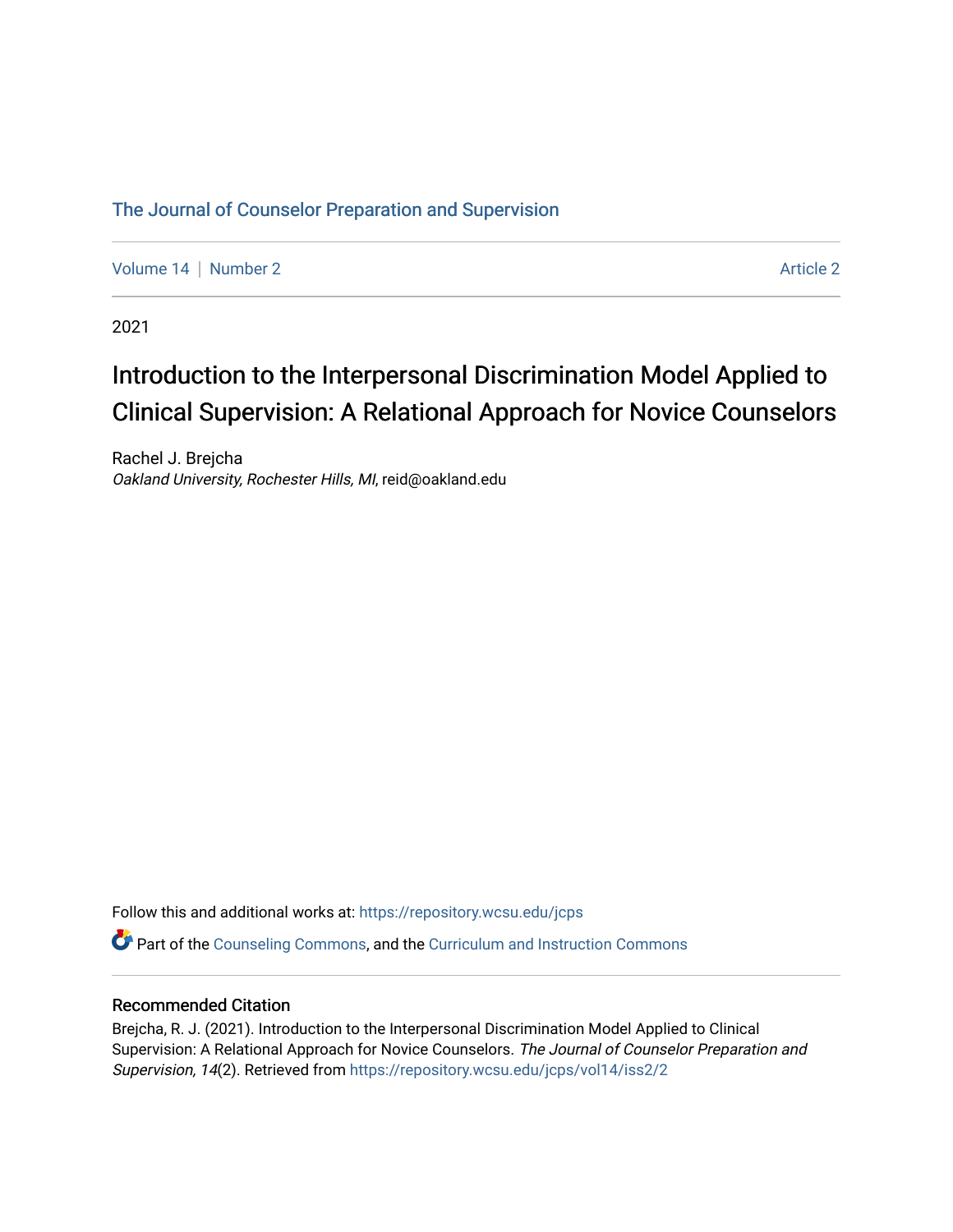# Introduction to the Interpersonal Discrimination Model Applied to Clinical Supervision: A Relational Approach for Novice Counselors

# Abstract

This manuscript explores the theory development of a new clinical supervision model called the Interpersonal Discrimination Model (IPDM). The IPDM combines the structure of the Discrimination Model of supervision (Bernard, 1979) with Interpersonal Theory tenets developed by Harry Sullivan (1968) to create a holistic, integrated approach to clinical supervision. The IPDM's foundation is based on the supervisory working alliance, which has been continuously found to contribute to supervisee satisfaction, an increase in counselor self-efficacy and a positive therapeutic working alliance (Park et al., 2019). The IPDM has three main applications-interpersonal process recall, the parallel process, countertransferencethat are applied in clinical supervision to enhance supervisees' self-awareness and to improve client outcomes. This manuscript explores a) a literature review on the supervisory working alliance and relational approaches to clinical supervision, b) an introduction and rationale for the IPDM and the integration of Interpersonal Theory within the Discrimination Model, and c) application of the IPDM in a case study including strategies and recommendations of how to intervene utilizing the model.

# Keywords

clinical supervision, interpersonal theory, parallel process, discrimination model, theory development, supervisory working alliance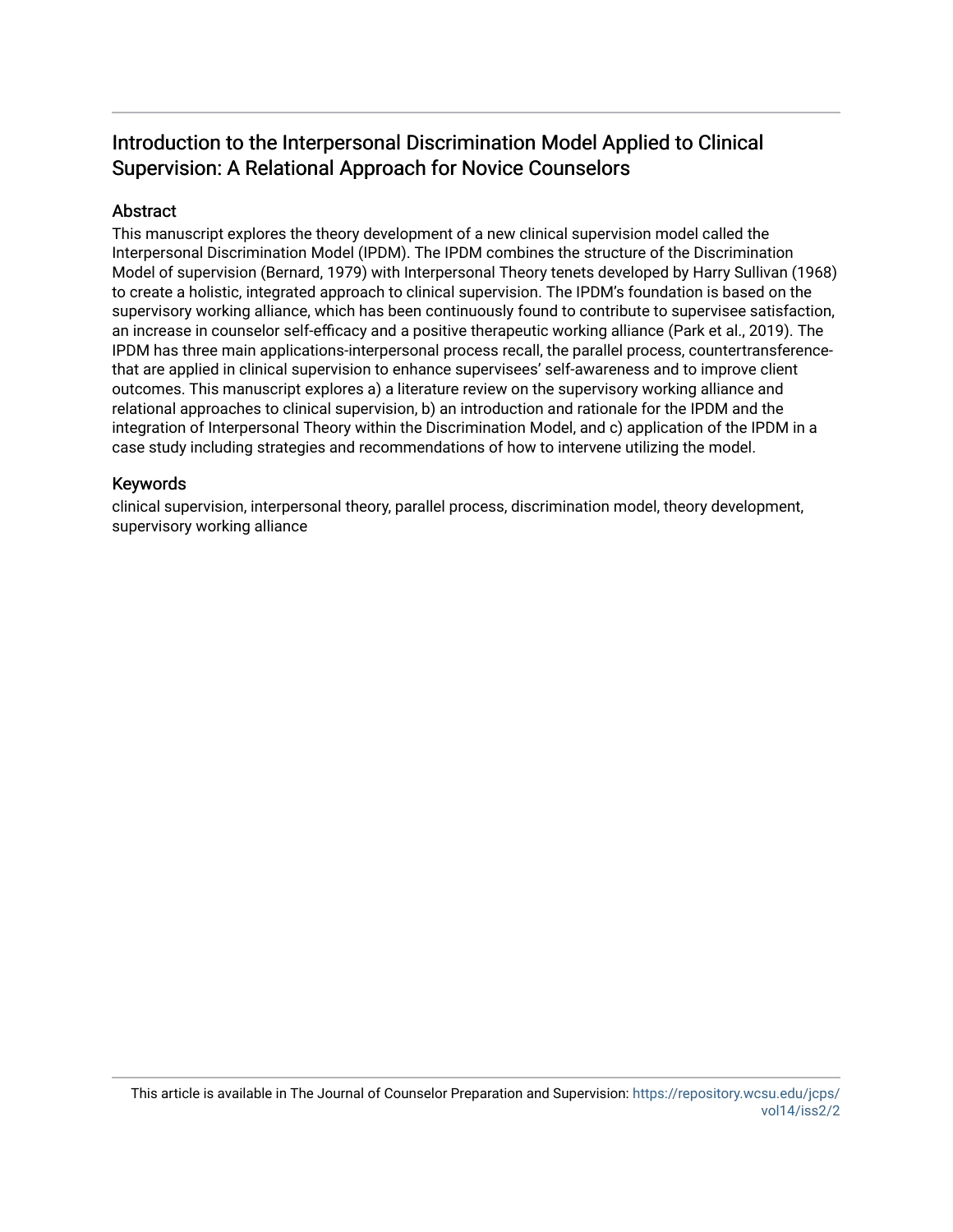Clinical Supervision is "an intensive interpersonally focused one-to-one relationship in which one person is designated to promote the development of therapeutic competence in the other person" (Disney & Stephens, 1994, p. 8). Clinical supervision is a critical part of a counselor's training and serves to provide support and guidance for client welfare. It is also a gatekeeping role to uphold counselors' professional standards and ethical responsibilities (Bernard & Goodyear, 2019; Crunk & Barden, 2017). The primary goals of clinical supervision include development of clinical skills (Bernard, 1979), professional competencies, multicultural competence, establishing counselor-client relationships, and knowledge about theories, strategies, and interventions (Bradley & Ladany, 2010; Morgan & Sprenkle, 2007). Within clinical supervision, it is important for the supervisor to have a supervision theory and philosophy that will help guide their role as a counselor, educator, and supervisor. Similar to teaching and counseling, a supervision theory and philosophy gives supervisors a deeper understanding of their way of being in the supervisory role and a conceptual framework for working with supervisees.

As many counselors view their counseling theory as eclectic and integrated (Bradley & Ladany, 2010; Gehart, 2016; Haynes et al., 2003), the author proposes an integrative approach to supervision (Norcross & Halgin, 1997) that combines the theoretical models of Sullivan's Interpersonal Theory (1968; Teyber, 2006) and Bernard's (1979) Discrimination Model to create a more holistic, relational approach called The Interpersonal Discrimination Model (IPDM). The innovative model creates a relational approach by giving supervisors a clear depiction of their supervisory roles (teacher, counselor, and consultant) within the Discrimination Model while also utilizing the relational principles of Interpersonal Theory to provide specific applications for supervisors to apply to foster and maintain the supervisory relationship. The model provides supervisees the opportunity to reflect on their own relational and interpersonal qualities to enhance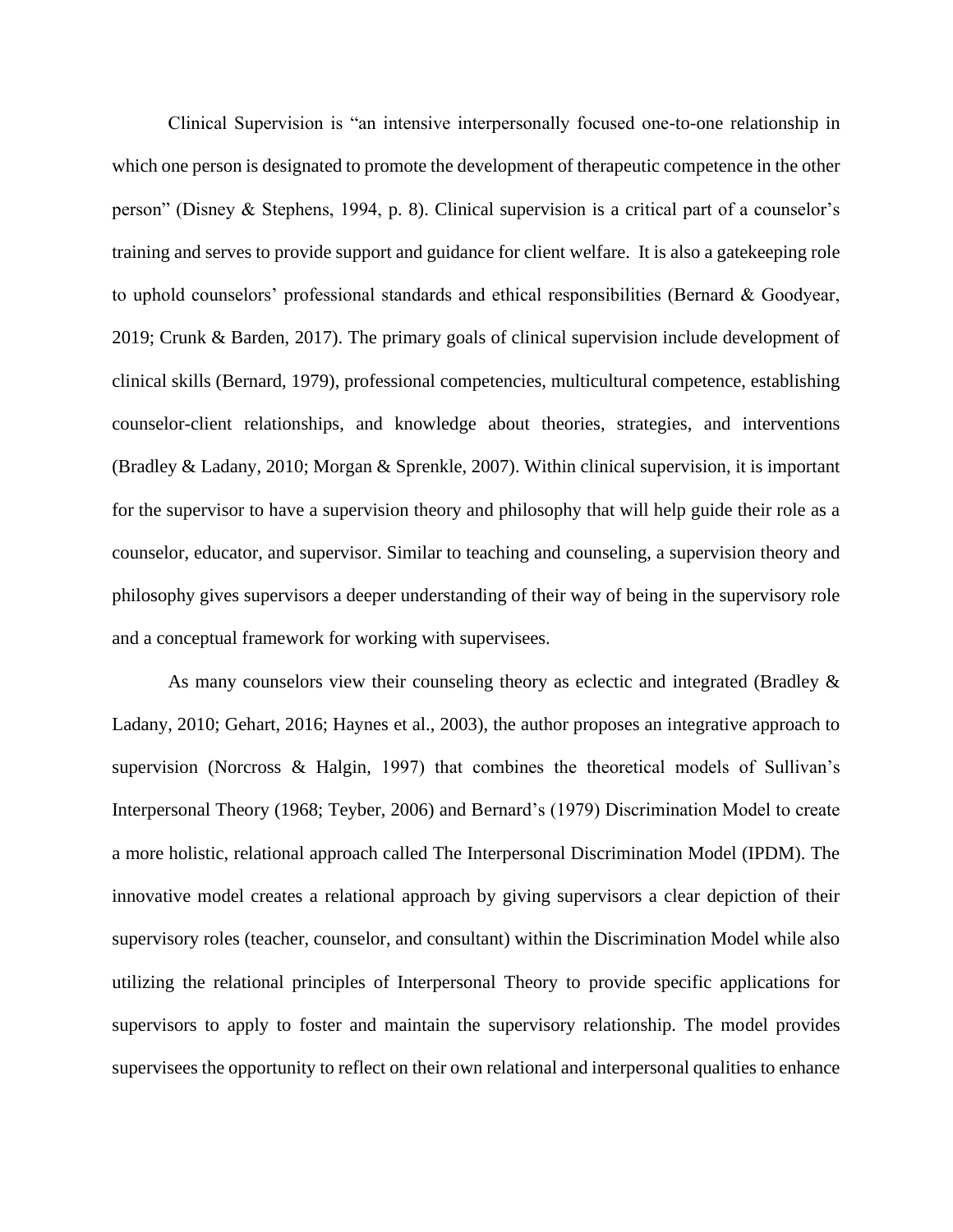interpersonal awareness and counseling skills (Sarnat, 2016). Specifically, when working with novice counselors, a strong relational model of supervision can prevent harmful and inadequate supervision by removing the hierarchical nature of supervision and creating an egalitarian relationship to focus on counselor development and growth (Creaner, 2014; Ellis et al., 2014). Furthermore, IPDM focuses on the supervisory relationship as a framework for improving the quality of the counselor-client relationship and client outcomes by looking holistically at the counseling process (Park et al., 2019).

The purpose of the manuscript is to contribute to the counseling literature a new, innovative clinical model of supervision that emphasizes the eminence of the supervisory working alliance. Research has continuously found the supervisory working alliance to have a positive impact on client outcome and the overall success of the counseling process (Du et al., [2008;](https://onlinelibrary-wiley-com.huaryu.kl.oakland.edu/doi/full/10.1002/jcad.12292#jcad12292-bib-0021) Ladany et al.[,](https://onlinelibrary-wiley-com.huaryu.kl.oakland.edu/doi/full/10.1002/jcad.12292#jcad12292-bib-0043) [1999;](https://onlinelibrary-wiley-com.huaryu.kl.oakland.edu/doi/full/10.1002/jcad.12292#jcad12292-bib-0043) Lee & Jeong, [2003;](https://onlinelibrary-wiley-com.huaryu.kl.oakland.edu/doi/full/10.1002/jcad.12292#jcad12292-bib-0049) Son[,](https://onlinelibrary-wiley-com.huaryu.kl.oakland.edu/doi/full/10.1002/jcad.12292#jcad12292-bib-0070) [2005\)](https://onlinelibrary-wiley-com.huaryu.kl.oakland.edu/doi/full/10.1002/jcad.12292#jcad12292-bib-0070). Therefore, it is pertinent to have a strong theoretical model emphasizing the supervisory relationship to enhance clinical outcomes and client satisfaction. The current manuscript provides a) a review of the literature on the supervisory working alliance and relational approaches to clinical supervision, b) an introduction and rationale for the IPDM and the integration of Interpersonal Theory within the Discrimination Model, and c) application of the IPDM in a case study including strategies and recommendations of how to intervene utilizing the model.

#### **Supervisory Working Alliance and Outcomes**

In 1983, Bordin developed the concept of the supervisory working alliance to describe the three main factors that facilitate a reliable relationship between a supervisor and supervisee in clinical supervision (Park et al., 2019). The supervisory working alliance consists of three components: (1) emotional bond, (2) supervision goals, and (3) supervision tasks (Bordin, 1983).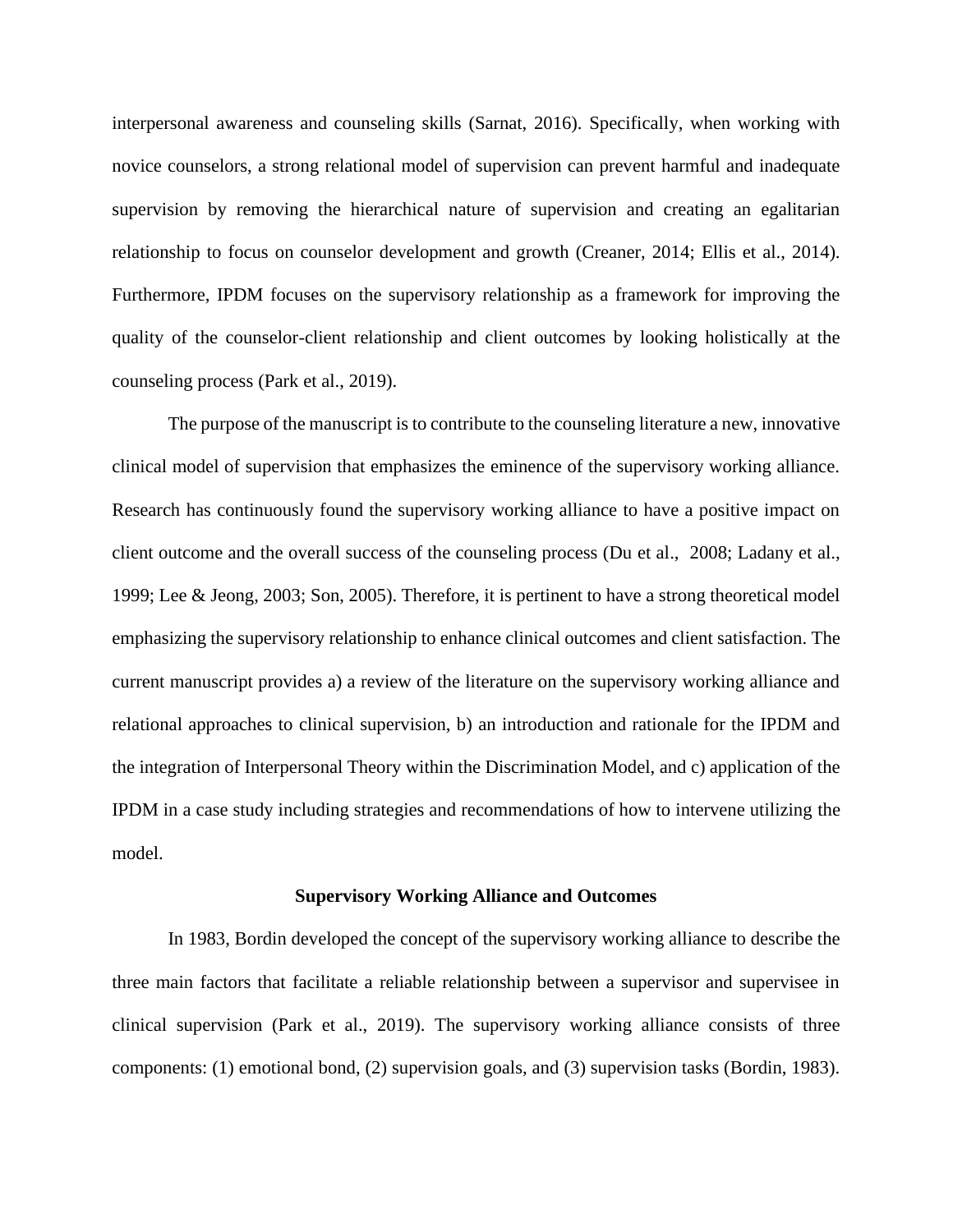A strong supervisory alliance develops through mutual goals and tasks in supervision, as well as an established emotional bond. In 1999, Ladany et al. hypothesized that the quality of the supervisory working alliance will predict self-efficacy expectations and satisfaction within the supervisory relationship. The researchers found a significant relationship between the changes in the scores of the supervisory working alliance between time one and time two and the changes in the trainee's rating of satisfaction in supervision. These findings indicate that a positive supervisory working alliance correlates positively with supervisee's satisfaction in clinical supervision. On the contrary, E. J. Son et al. (2006) found no relationship between the supervisory working alliance and supervision satisfaction.

However, a recent meta-analysis on the relationship between the supervisory working alliance and outcomes (Park et al., 2019) found positive correlations between the supervisory working alliance and four outcome variables including supervision satisfaction, self-efficacy, selfdisclosure, and the working alliance in counseling. Moreover, in 2015 Crockett and Hays examined the influence of multicultural competency on the supervisory working alliance, counselor self-efficacy, and supervisees' satisfaction within supervision. The findings indicated that the supervisory working alliance mediates the relationship between supervisor multicultural competence and supervisee satisfaction. The results of this study have been empirically supported in previous findings (Bukard et al., 2009; Inman, 2006; Nelson & Friedlander, 2001; Walker et al., 2007).

Overall, there is consistent research (Crockett & Hays, 2015; Ladany et al., 1999) to support the significance of the supervisory working alliance within the counseling process and the positive influence of a strong supervisory relationship on client outcomes (Bernard & Goodyear, 2019; Inman et al., 2014; Park et al., 2019).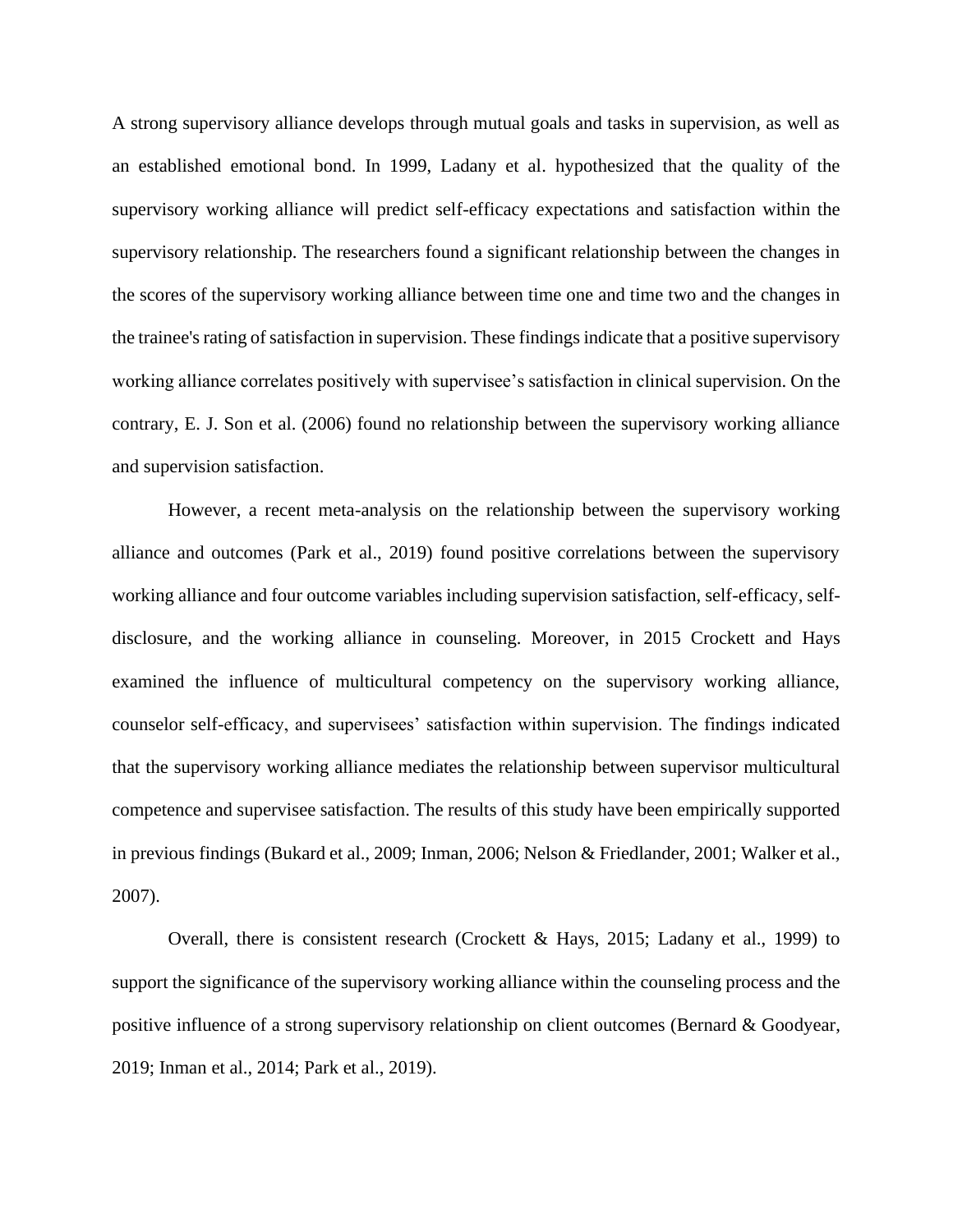## **Relational Approaches to Clinical Supervision**

While numerous models of clinical supervision exist (Bernard  $\&$  Goodyear, 2019), the author reviews the literature on interpersonal approaches that support relational models of clinical supervision (Crunk & Barden, 2017; Frawley- O'Dea & Sarnat, 2001; Holloway, 1995; 2016). In 1995, Holloway developed the Systems Approach to Supervision (SAS) to clinical supervision. The model has seven dimensions including the central dimension- the supervisory relationship. The other six parts of the dimensions include the supervisor, supervisee, learning tasks, organization, client and supervisor functions. Holloway (2016) described the supervisory relationship as the core factor of supervisees' growth and professional development. SAS focuses on the development of the supervisory relationship through three critical elements: (1) the power and engagement dynamics of the sub-dimensions, (2) the developmental phase of the relationship and (3) the learning contract of supervision (Holloway, 2016).

In 2001, Frawley-O'Dea and Sarnat developed a contemporary psychodynamic approach to clinical supervision known as the Supervisory-Matrix-Centered (Relational) approach. In the relational approach, Frawley-O'Dea and Sarnat described the supervisor role as the following: "participate in, reflect upon, and process enactments, and to interpret relational themes that arise within either the therapeutic or supervisory dyads" (Frawley-O'Dea & Sarnat, 2001, p. 41). Hence, the supervisor's authority is viewed as an embedded participant, signifying the subjective reality of the supervisor as part of the supervisory relationship. The supervisor is not seen as an objective expert like the classical supervision model based on Freudian philosophies, but rather as a relational being (Frawley-O'Dea & Sarnat, 2001). The Relational Model focuses on coconstructing the "truth" and working together from an egalitarian perspective (Frawley-O'Dea & Sarnat, 2001). Furthermore, the model emphasizes the mutuality of the supervisor relationship and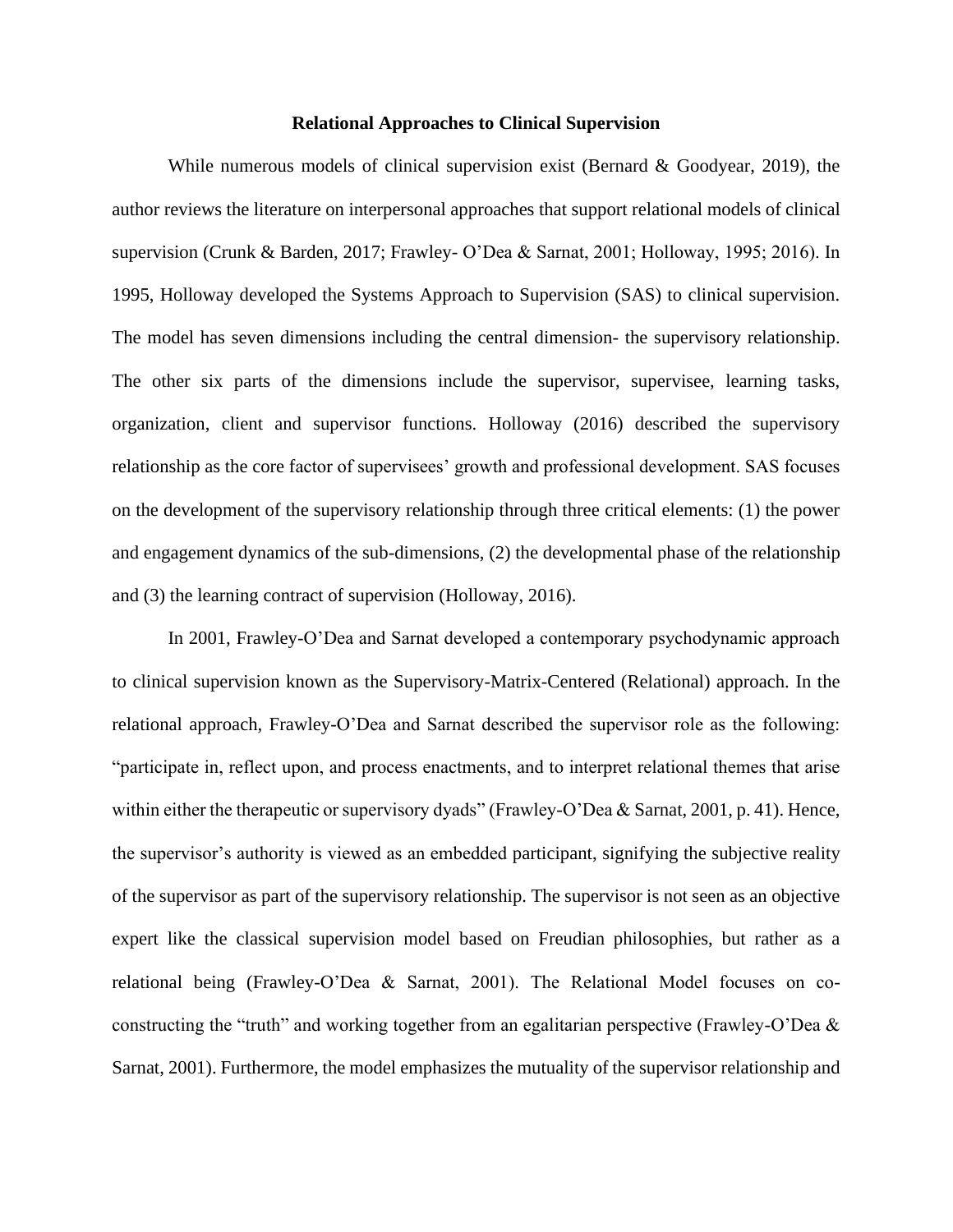constructing meaning through the interpersonal interactions between supervisor-supervisee (O'Dea & Sarnat, 2001). In the Relational Model (Frawley-O'Dea & Sarnat, 2001), the supervisory relationship is seen as the vehicle of change and one of the most critical factors (Bernard & Goodyear, 2019; Lampropoulos, 2002). Bernard and Goodyear (2019) argued that no matter the supervision theory or model, the supervisory relationship is the most important aspect of clinical supervision.

A more recent model of clinical supervision was developed by Crunk and Barden (2017) called the Common Factors Discrimination Model (CFDM), which integrated the common factors research (Lambert & Barley, 2001; Norcross & Lambert, 2014) to the Discrimination Model of supervision (Bernard, 1979). CFDM emphasizes the importance of the supervisory relationship within the common factors research (Lambert & Barley, 2001; Norcross & Lambert, 2014) including the working alliance (Bordin, 1983), the real relationship (Walkins, 2015) and the instillation of hope (Lambert & Barley, 2001; Lampropoulos, 2002). The model focuses on the following common factors: (1) the supervisory relationship, (2) supervisee self-awareness and selfreflection, (3) acquisition of knowledge and skills and (4) assessment of supervisee needs and the provision of feedback (Crunk & Barden, 2017). While the model also acknowledges the distinction of supervisory roles through the discrimination model, the supervisory relationship is only one of the common factors applied to the model whereas in IPDM, the supervisory relationship is the essence and core foundation of the model.

The relational models of clinical supervision provide a strong foundation for the relational importance of the supervisory relationship in clinical supervision. However, there are not clear, distinct roles of the supervisor to improve the supervisory relationship, which are essential to working with novice counselors with high anxiety who seek structure and transparency (Schwing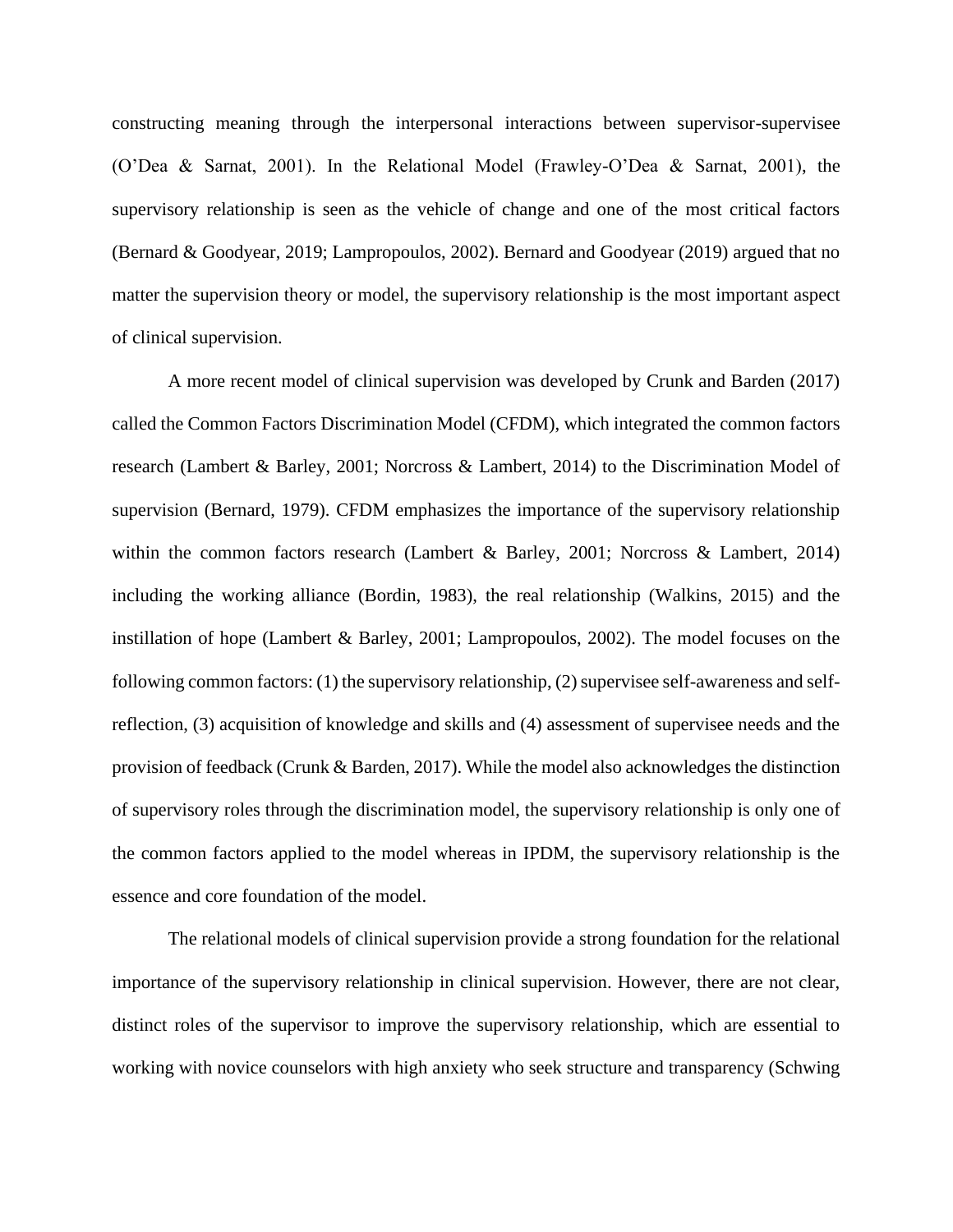et al., 2011). Numerous studies have found that supervision can be effective in reducing novice supervisee's anxiety (Bernard & Goodyear, 2019; Borders & Brown, 2005; Hill et al., 2007) and therefore, the supervisor role distinction is essential. Based on the literature review of relational models, the author presents an integrated approach to clinical supervision by combining Interpersonal Theory (Sullivan, 1968) to the well-established Discrimination Model (Bernard, 1979).

#### **Interpersonal Theory**

The existing interpersonal, process orientated models of clinical supervision (Crunk & Barden, 2017; Frawley- O'Dea & Sarnat; Holloway, 1995; 2016) align with Interpersonal Theory developed by Harry Sullivan (1968). Sullivan (1968) was a medical doctor and described therapy as a psychiatric interview. In the interview, Sullivan describes the psychiatrist as a participant observer because "his principal instrument of observation is his self- his personality, *him* as a person" (Sullivan, 1968, p. 3). While Freud focused on psychosexual stages and libido theory (Teyber, 2006), Sullivan focused on the development of interpersonal relationships and interpersonal relationships with primary caregivers (1968). Sullivan (1968) developed the term interpersonal anxiety to help conceptualize his clients' development of interpersonal relationships. Interpersonal anxiety develops through interpersonal relationships with parents and others through rejection and disapproval. Through interpersonal anxiety, Sullivan suggested that personality develops as a collection of interpersonal strategies to help reduce the anxiety, disapproval from primary caregivers, and to create a sense of worth (Sullivan, 1968; Sullivan, 1970; Teyber, 1997). For example, a child who is shunned for expressing emotion by his father may have difficulty expressing emotion with their partner as an adult, due to the disapproval and insecurity it caused them from their primary caregiver. The child internalized that expressing emotion was weak and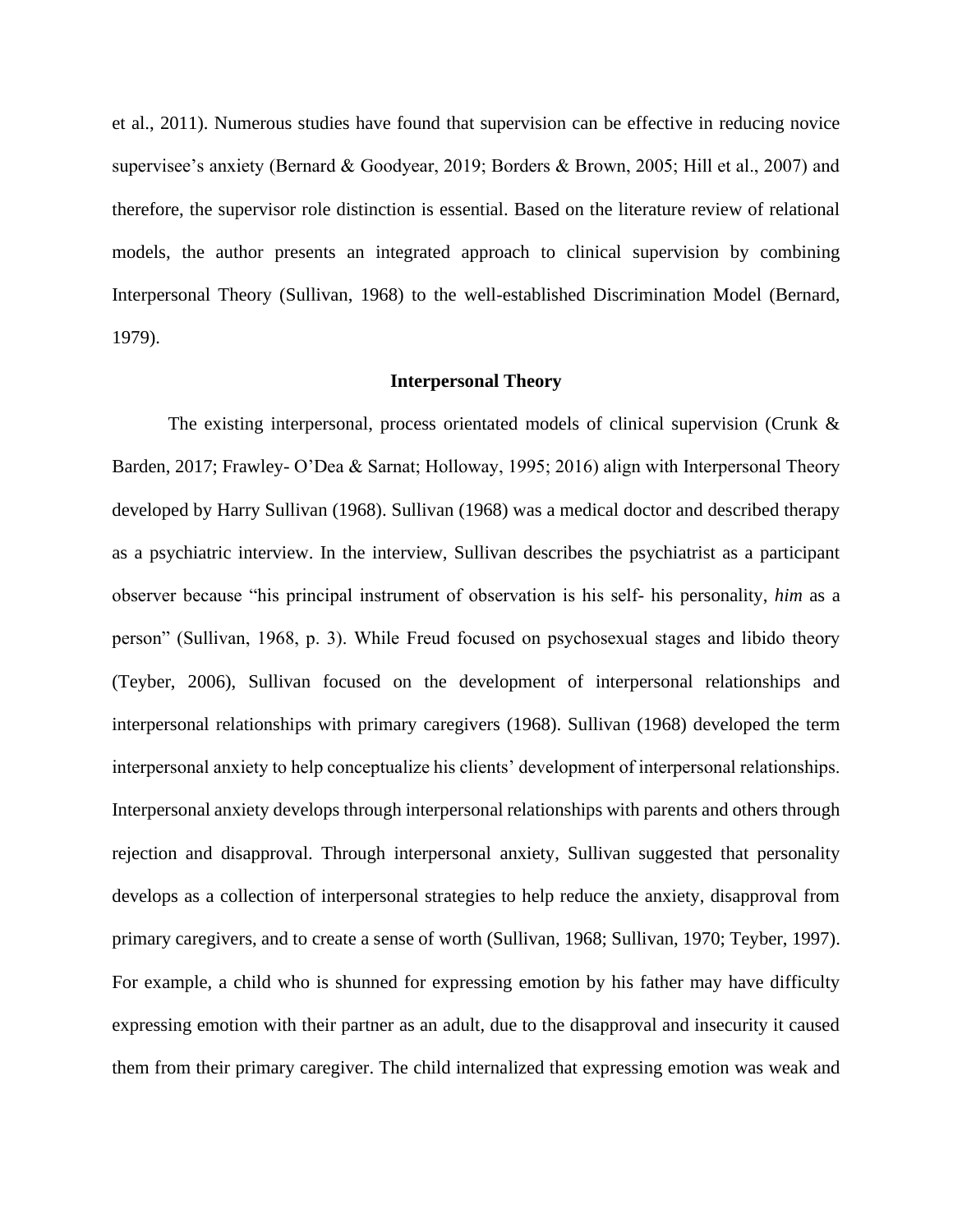therefore, has difficulty being vulnerable and open emotionally in interpersonal relationships as an adult.

Similar to the counseling relationship, the development of interpersonal relationships can impact the supervision relationship. During supervision, especially with novice counselors, supervisees tend to be very critical of themselves and seek to win approval from their supervisor and to prove their own adequacy to themselves (Teyber, 2006). It has been found that novice counselors have a high internal self-focus (Stoltenberg et al., 1998) and it can be at the expense of establishing a strong therapeutic alliance and relationship (Teyber, 2006). Therefore, as supervisors, it is critical to acknowledge the interpersonal anxiety of the supervisee and to process through it to help improve the supervision relationship. In response, the therapeutic relationship the supervisee has with their clients can strengthen.

Interpersonal Theory (Sullivan, 1968; Teyber, 2006) aligns with the foundation of other interpersonal focused supervision models (Frawley-O'Dea & Sarnat, 2001; Holloway, 1995; 2016) that highlight the subjective manner of interpersonal relationships and view of the supervisor as a participant within the supervisory process. The difference between the existing relational models of clinical supervision and the IPDM is the integration of the Discrimination Model, which gives structure and clarity to the supervision role through an interpersonal lens.

#### **Discrimination Model Approach**

The Discrimination Model was developed by Bernard in 1979 as an educational and relational model of clinical supervision (Bernard & Goodyear, 2014; Borders & Brown, 2005). The model described three primary roles of a supervisor: (1) counselor (2) teacher and (3) consultant. The model allows clinical supervisors to use the roles interchangeably depending on the supervisee's level of readiness (Borders & Brown, 2005). Clinical supervisors can fluctuate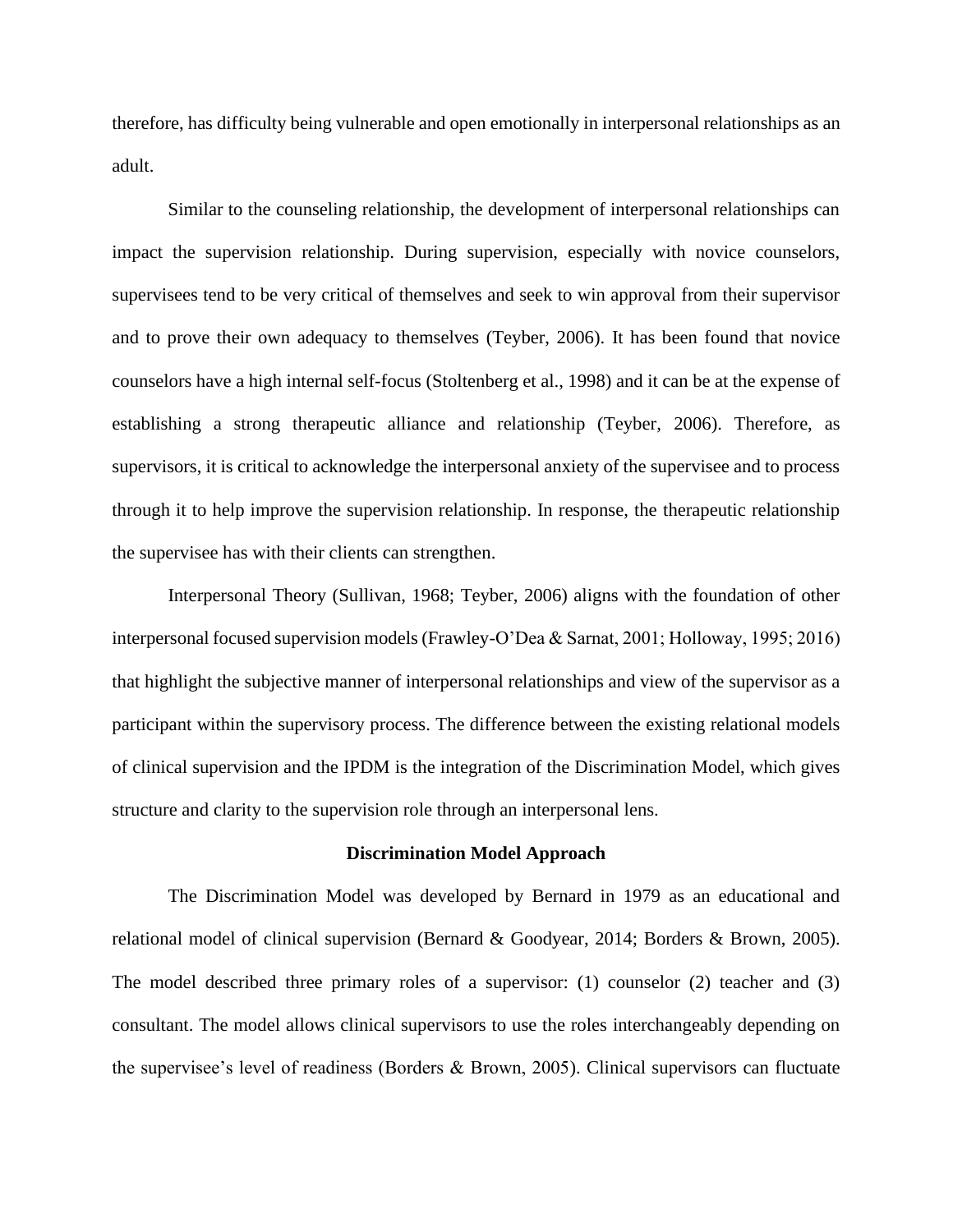between the three roles while not taking on one singular role (Borders & Brown, 2005). The Discrimination Model has noticeably clear boundaries and allows for less ambiguity and therefore, is a sufficient model when working with novice counselors (Timm, 2015).

Bernard (1979) describes the counselor role as a way to help supervisees process their own affective responses and defensives through gaining insight into their own way of being, worldview and values. When working with novice counselors, the counselor role may be the most salient because supervisors are utilizing counseling skills to help their supervisees regulate their emotional boundaries to allow them to utilize empathy (Schwing et al., 2011). The second role is teaching. In the teacher role, the supervisor suggests certain strategies and interventions to help the supervisee learn, such as the use of immediacy when a client's narrative has discrepancies within it (Timm, 2015). The third role is the consultant. Of the three roles, the role of the consultant is the least researched (Bernard & Goodyear, 2019). In the consultant role, the supervisor focuses mainly on conceptualizing with the supervisee while encouraging the supervisee to brainstorm and think of new strategies and interventions (Bernard, 1979; Timm, 2015).

Within the Discrimination Model, there are three main foci of skill: intervention, conceptualization, and personalization. In 1986, Lanning proposed adding a fourth skill: professional behaviors. However, Bernard (1979) believed that professional behaviors, including ethical and legal issues, were already integrated into his model. Within the intervention focus, the supervisor assesses the way in which the supervisee demonstrates skill and intervention (Bernard 1979; Crunk & Barden, 2017). For example, when a counselor helps a client learn a new behavior and grows from the interpersonal practice with the counselor (Young, 2016). The second area of skill is conceptualization. Conceptualization is when the supervisee demonstrates their clinical understanding of their client cases and can recognize patterns and themes (Bernard, 1979; Crunk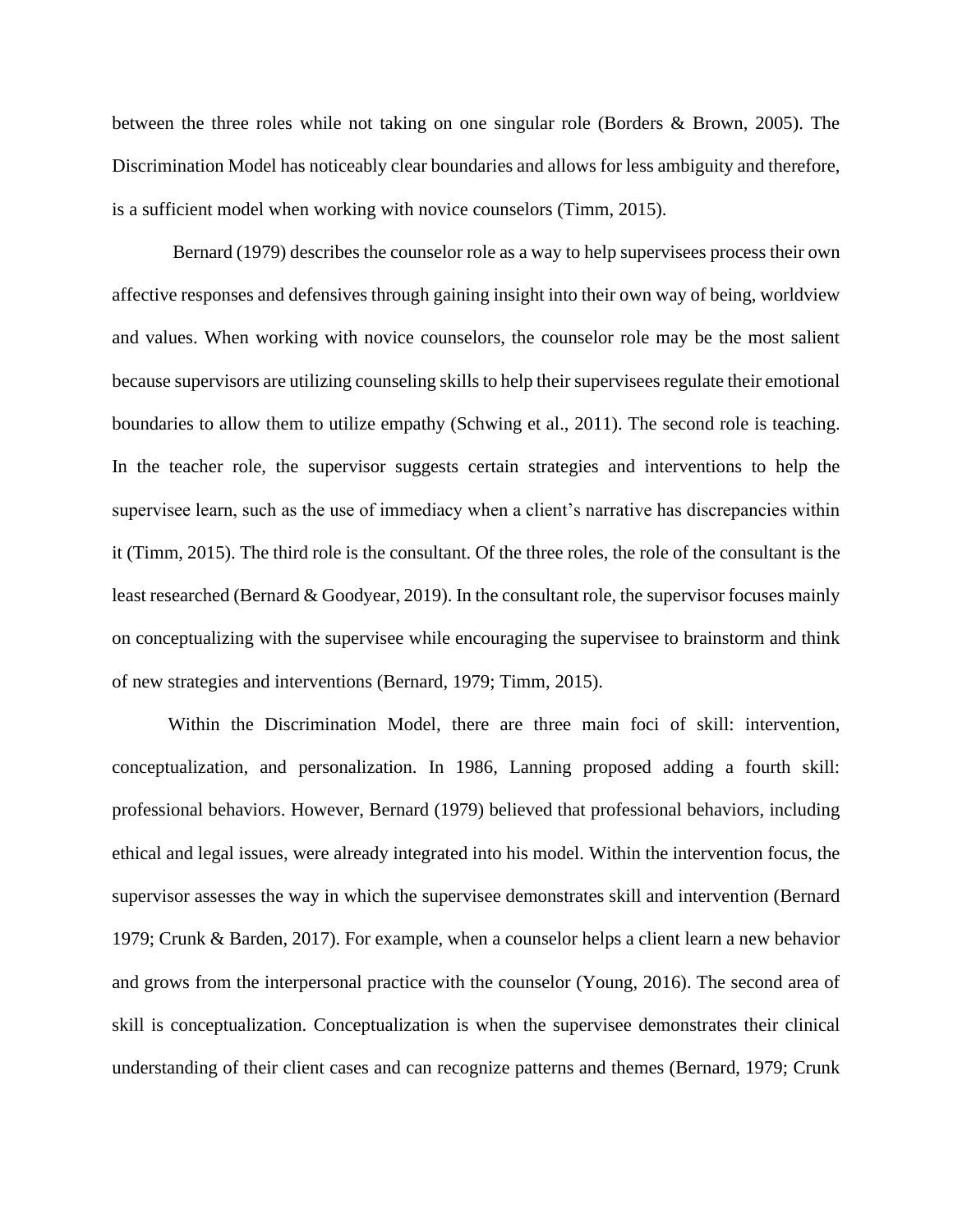& Barden, 2017). Lastly, the skill of personalization is seen as one of the most critical aspects within supervision based on the Discrimination Model (Bernard, 1979). Through personalization, the supervisees become aware of their own subjective reality and how their interpersonal experiences are impacting the therapeutic relationship. The supervisee will then begin to develop their own philosophies about counseling and their way of being in the counseling relationship, as well as within the supervisory relationship.

#### **Rationale for the Interpersonal Discrimination Model (IPDM)**

Although the Discrimination Model is one of the most applied supervision models (Timm, 2015), it lacks the depth of the inclusion of the supervisory relationship and the impact of the relationship on outcome (Beinart, 2004; Crunk & Barden, 2017; Park et al., 2019) that is provided through Interpersonal Theory (Sullivan, 1968). The role of the counselor in the Discrimination Model can be used to facilitate the strength of the supervisory working alliance through the IPDM of supervision. However, without the integration of Interpersonal Theory with the Discrimination Model, the significance of the interpersonal relationship between the supervisor and supervisee (supervisory working alliance) is not fully represented.

Through an interpersonal theoretical lens, the relationship between the supervisor and supervisee is the main vehicle of change within the supervisory relationship (Borders & Brown, 2005; Bordin, 1983; Lampropoulos, 2002; Sullivan, 1968). As a clinical supervisor, supervision can provide supervisees with the space and safety to have a corrective emotional experience through IPDM (Sullivan, 1968; Teyber, 2006). Through the various roles within the Discrimination Model, the supervisor can correct instead of reenacting harmful relational patterns from childhood with primary caregivers that may be projected by supervisees through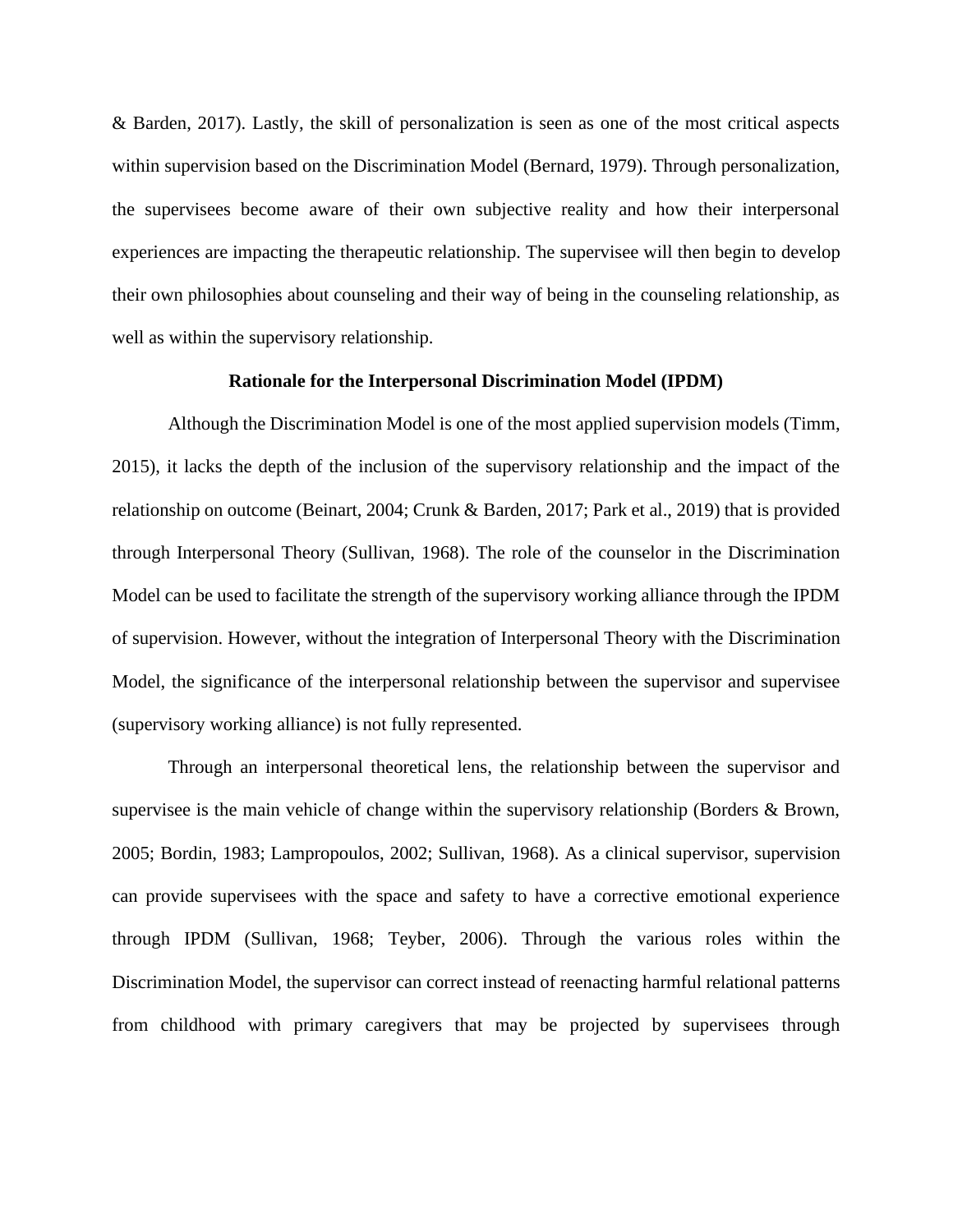countertransference within the counseling process. The corrective emotional experience is the essence of Interpersonal Theory (Sullivan, 1968; Teyber, 2006) and theoretical goal of IPDM.

IPDM focuses on the use of the Discrimination Model to understand the various roles while utilizing Interpersonal Theory and the principles behind relational models to highlight the importance of the supervisory relationship within supervision. The case study and analysis below will demonstrate the application of IPDM. Integrating aspects from the Discrimination Model and Interpersonal Theory, IPDM pairs the three roles of a supervisor (counselor, teacher, and consultant) with the skills (intervention, conceptualization, and personalization) and application (interpersonal process recall, parallel process, and countertransference) of skills for the foundation and structure of IPDM.

#### **History of the Application Techniques**

#### **Interpersonal Process Recall**

The Interpersonal Process Recall (IPR) technique was developed by Kagan, Krathwohl, and Miller (1963). IPR is insight oriented and highlights the importance of recalling the interpersonal process of the supervisee while in a counseling session. It allows the supervisee to reflect on their feelings, emotions, and anxieties in the counselor role while in supervision. In 1980, Kagan described humans as relational creatures who seek approval and fear disapproval, punishment, abandonment, rejection, and being hurt. Kagan's (1980) perspective was similar to the interpersonal anxiety coined by Sullivan (1968). Through a relational approach to supervision, it acknowledges the importance of the supervisee to process through their own internal struggles in relation to client cases. The role of the supervisor is to help the supervisee process and recall their experiences in counseling sessions while helping them interpret relational themes, patterns, and transference (Kagan, 1980). Furthermore, the supervisor's role is to help the supervisee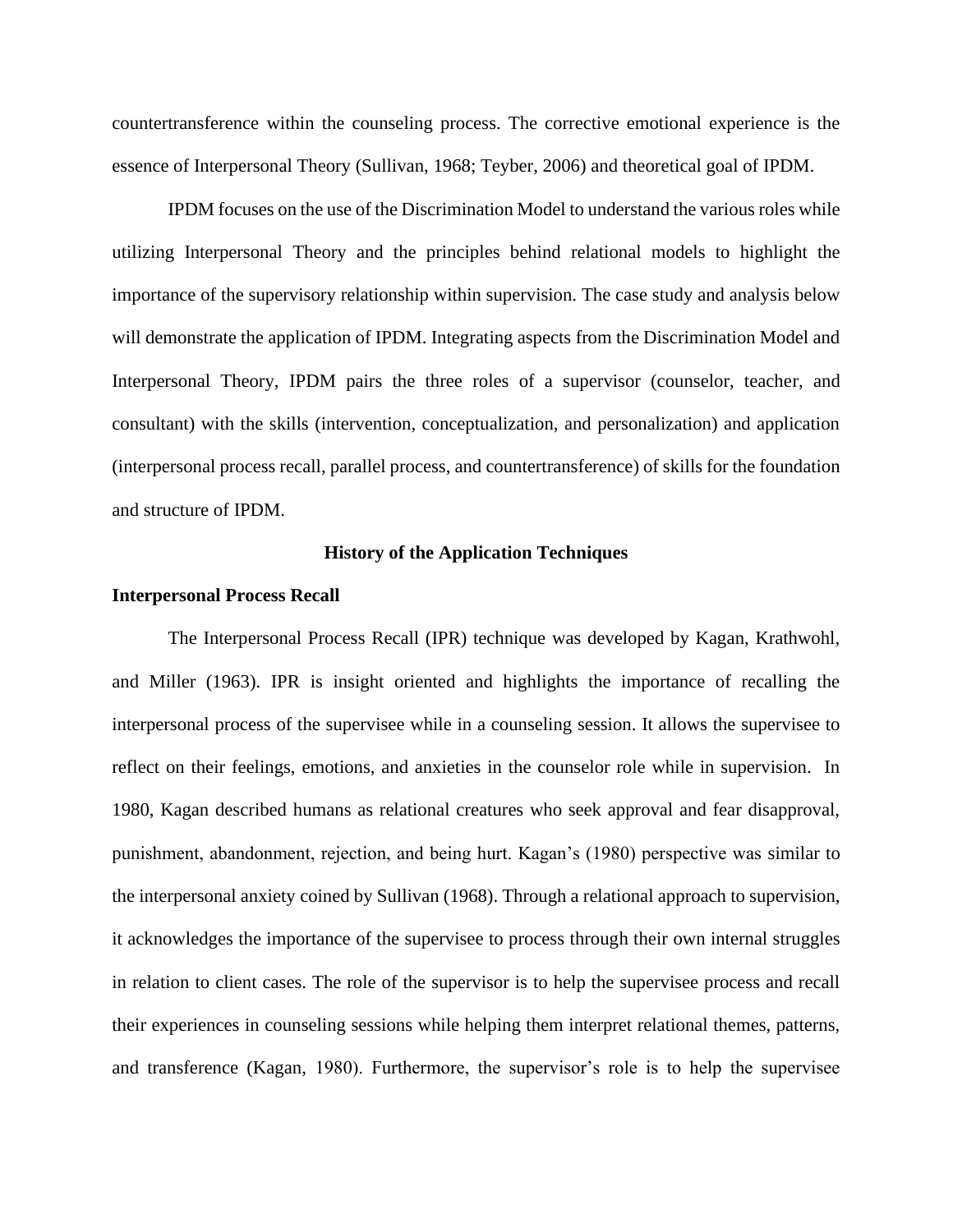process their emotional reactions in hopes of a corrective emotional experience (Teyber, 2006). "This corrective emotional experience is the fundamental premise of interpersonal process psychotherapy and the basic mechanism of therapeutic progress and change" (Teyber, 2006, p. 18). Teyber (2006) applied the corrective emotional experience to counseling and it can also be applicable to supervision.

#### **Parallel Process**

The concept of the parallel process was first described by Searles (1955) as a reflection process, in which the interpersonal concerns of the counselor-client relationship are reflected in the supervisor-supervisee relationship. Through a relational lens, the parallel process is critical to understand. The parallel process is when relational interactions between the counselor-client relationship are transferred onto the supervisor-supervisee relationship (Borders & Brown, 2005). In the *New Handbook of Counseling Supervision*, Borders and Brown (2005) define the parallel process as the most unique dynamic of the supervisory relationship. The parallel process allows for relational themes to be transferred from the counseling room to the supervision room. Previous research has found that the parallel process can develop from the supervision relationship or the counseling relationship (Frederickson, 2015; Searles, 1955). In the parallel process, the parallel can formulate from the therapeutic relationship and impact the supervision relationship or the parallel can formulate from the supervisory relationship and impact the therapeutic relationship. Because counseling and supervision both involve interpersonal relationships, an active use of the self, and identification to relate and empathize with one another, the parallel process can arise from either relationship (Fredrickson, 2015).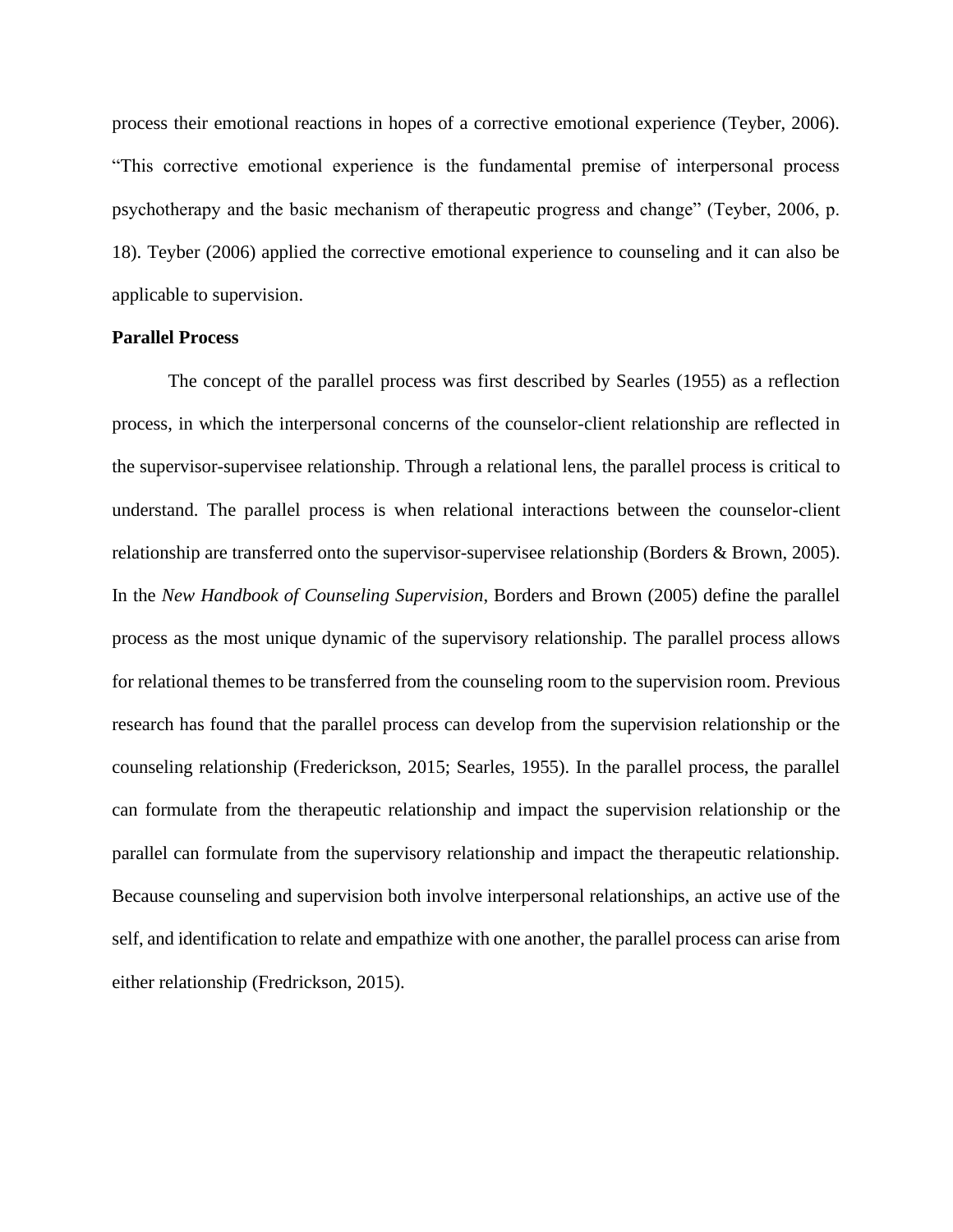### **Countertransference**

Countertransference is when the internal dynamics and emotions of the counselor are transferred onto the therapeutic process (Frederickson, 2015). From the viewpoint of an interpersonal theorist, countertransference develops from the counselor's unique psychosocial history where interpersonal relationships with primary caregivers and familial factors impact expectations in social interpersonal relationships in adulthood (Ladany et al., 2005). Another contemporary definition of countertransference is the counselor's emotional reaction to the interpersonal needs of the client (Frawley-O'Dea & Sarnat, 2001; Ladany et al., 2005). In 2002, Rosenberger and Hayes discussed how countertransference can be used as a tool for the supervisor to identify projective counteridentification (Grinberg, 1979a, 1979b) and convert the feelings from the countertransference into empathy to reverse the counteridentifacation that negatively impacts therapeutic work (Ladany et al., 2005). For relational theorists in supervision and counseling, it is necessary to understand the history of one's own emotional and behavioral reactions in interpersonal relationships (DeYoung, 2003). Supervisors and supervisees can be introspective and reflective through looking inward at their own biases, countertransference reactions and cultural differences (Ladany et al., 2005).

#### **Case Illustration of IPDM**

The author will illustrate the application of IPDM through a case study. The case study describes a novice counselor, Jane, who recently graduated from a master's program in counseling. The supervisor will help the supervisee navigate the counseling process through applying the relational tenets of IPDM which includes IPR, the parallel process and countertransference.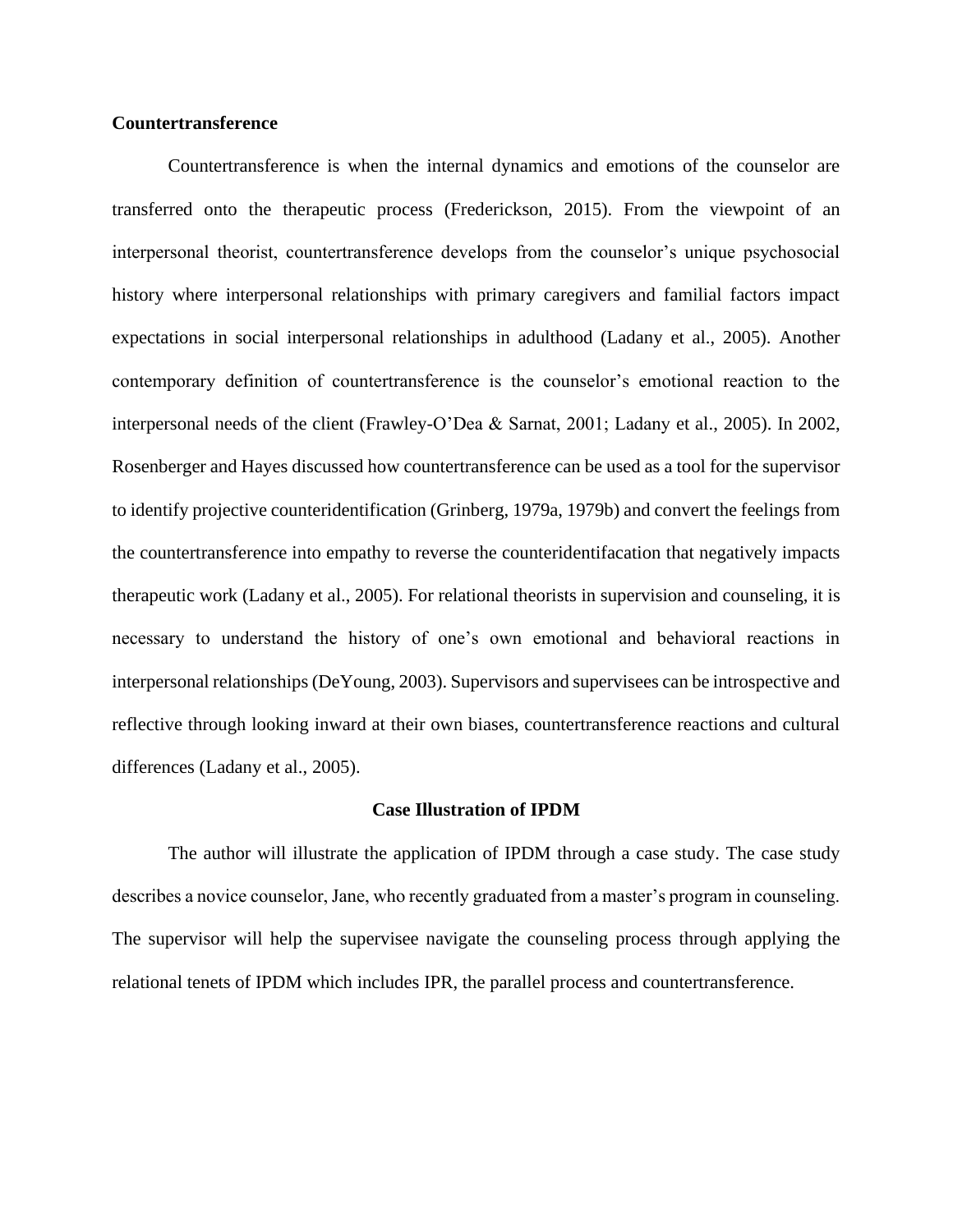#### **Case Study**

Jane is an Asian woman who entered the counselor program as a second career after working in marketing for 10 years. She is middle-aged and has two children. Jane is a recent graduate of a master-level counseling program and currently works at a community clinic with mostly teenage clients. Jane has been seeking supervision from her clinical supervisor to help obtain her full counseling license. She has been working with her clinical supervisor for two months now.

As a counselor-in-training, Jane learned how to apply the basic counseling skills and the importance of being present in counseling sessions. Jane does well with non-verbal communication, as well as regulation (cues of knowing when to speak and when to listen) and intimacy (proximity and posture) (Young, 2006). In her current position, Jane struggles with conveying empathy while reflecting emotion. At times, Jane is unable to reflect emotion due to her own emotional reaction. Therefore, Jane can appear cold and distant in sessions. Jane feels uncomfortable when clients cry and tends to move to content questions when she notices her clients expressing emotion. For example, one of her male teenaged clients, who presents with anxiety, describes conflict with his mother and his eyes watered and Jane quickly changes the topic to coping skills for anxiety. Some of Janes' clients do not show and others remain focused on content instead of the therapeutic process during session.

Jane's presence in counseling differs from Jane's presence and interpersonal skills in supervision. Jane appears very relational, open, and empathetic with her supervisor. Although Jane is very relational in supervision, she begins to become frustrated in supervision that her clients continue to cancel or show little motivation to change in therapy.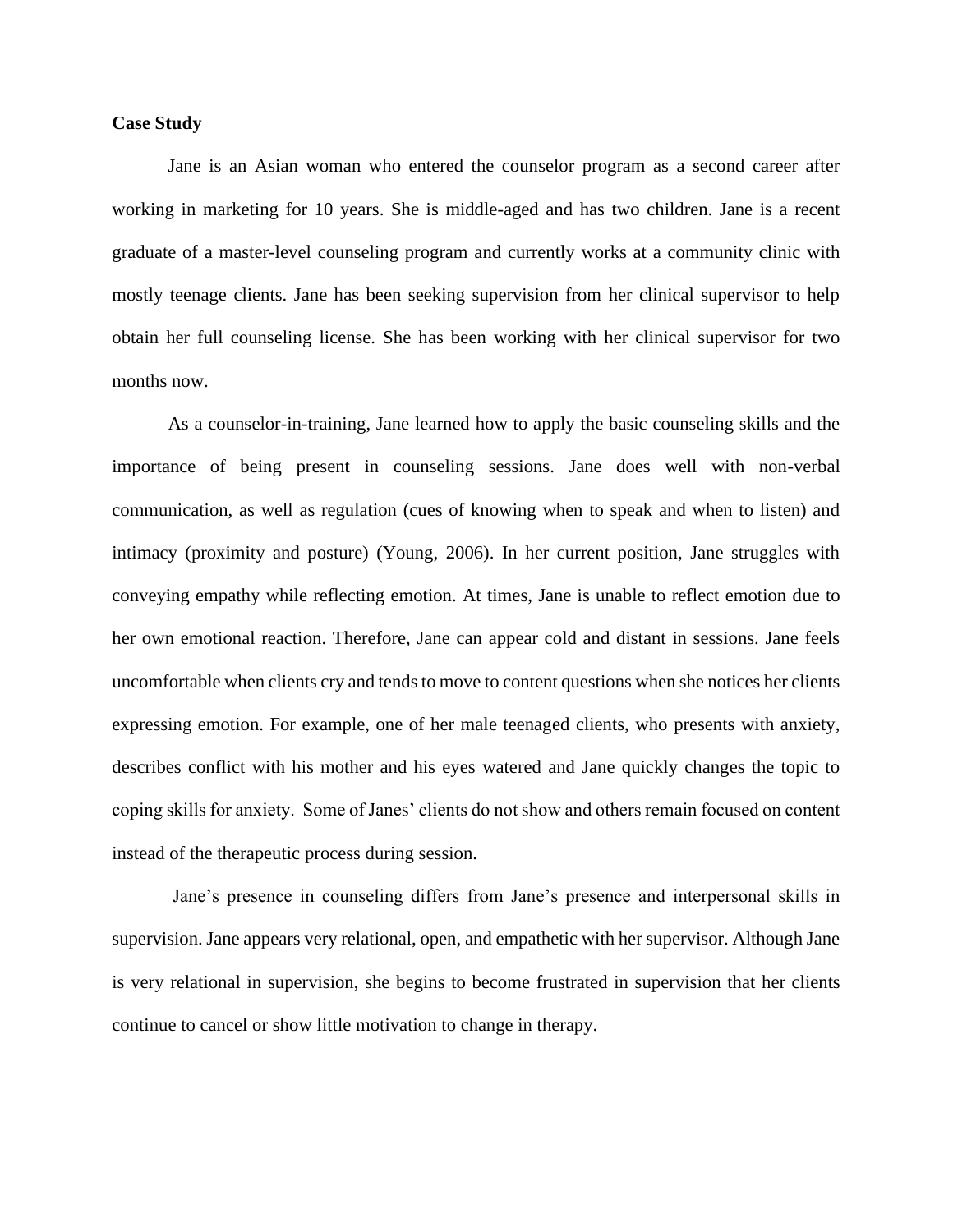### **Case Analysis: Application of IPDM**

# **Intervention and IPR**

As mentioned above, one of three skills within the Discrimination Model (Bernard, 1979) is intervention. While working with Jane, the supervisor can apply the skill of intervention through IPR. In the role of the counselor, the supervisor can use IPR with the supervisee to help process through their own personal reactions and feelings while exploring emotions in session. The supervisor then can utilize the role of a teacher and IPR to help the supervisee process how they could intervene in the session and share with the client what they are thinking and feeling. With a supervisee at a higher developmental level, the supervisor can use IPR through the role of a consultant to process how to use music therapy or other forms of interventions to help the client express emotion in session.

#### *Role Play Script of IPR.*

Supervisor and Jane are watching back the most recent session with the teenaged male client. Since Jane is a novice counselor, the supervisor is focused on their role as a counselor and teacher. The highlighted portions below demonstrate the use of IPR within the supervision session.

Jane: I feel very stuck with this client and I don't know how to focus our sessions.

Supervisor: You seem frustrated about where to go with your client and want to have direction.

Jane: Yes, I want to help the client find coping mechanisms to help with his anxiety since it is his presenting concern.

Supervision: It sounds like you care about your client and want to help him heal.

*Supervisor and Jane watch a clip of Jane working with the client. The client mentions conflict with his mother and becomes tearful. Jane redirects the client to coping mechanisms for his anxiety. Supervisor pauses the session.*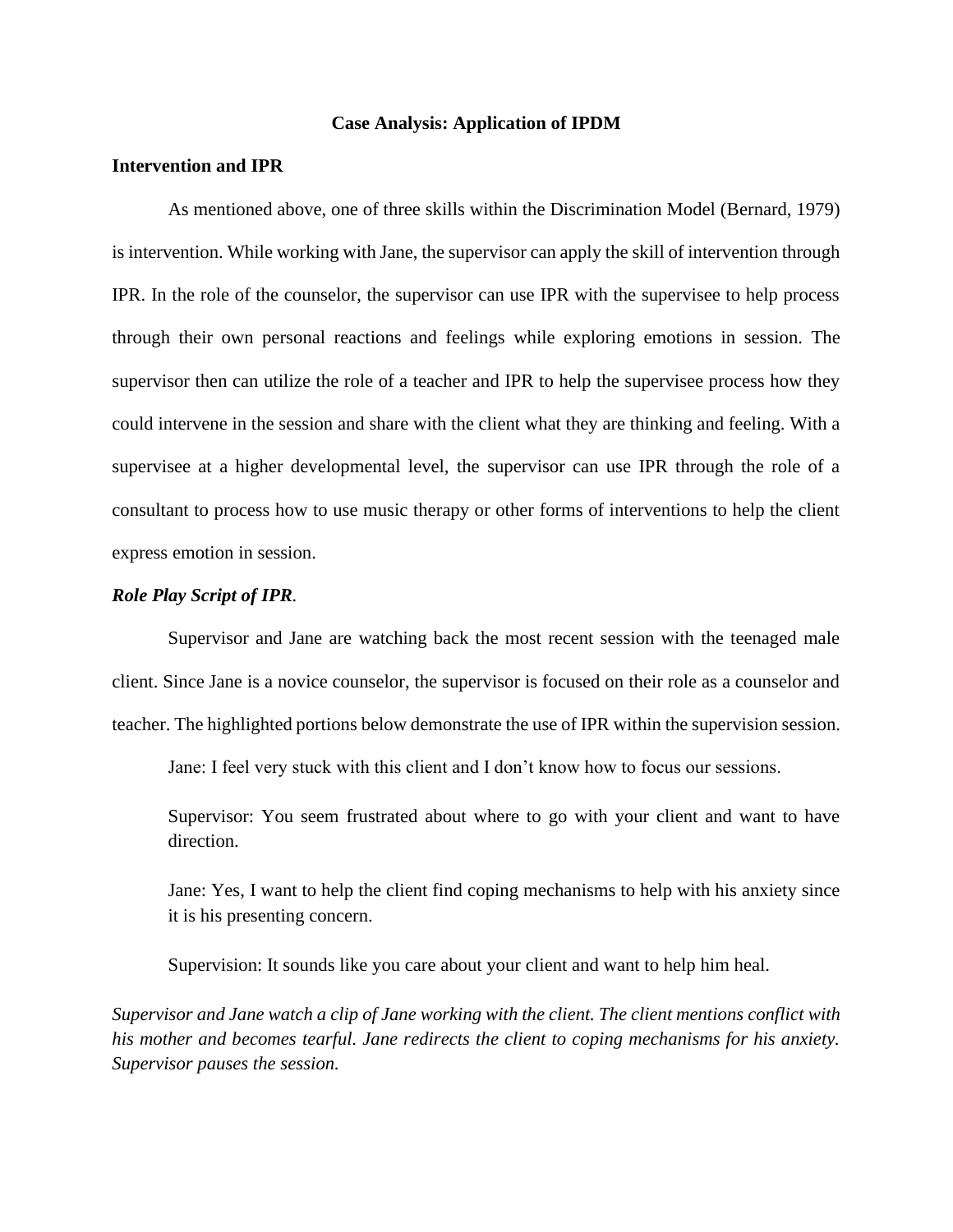Supervisor: As the client mentions conflict with his mother, it seems like you had an internal reaction in that moment. What was coming up for you?

Jane: I had a brief thought about my mom. I also thought about the client's anxiety being the main focus of our counseling work.

*The supervisee begins to shift in her seat.* 

Supervisor: It sounds like you could relate with the client.

Jane: Yeah, I mean I have some conflict with my mom and it brought up a negative feeling for me.

*Jane becomes tearful in supervision.* 

Supervisor: I am noticing that brought up some emotions for you right now.

Jane: Yeah, I wasn't aware of it at the moment. I was overidentifying with the client and it brought up some memories with my mom.

Supervisor: It sounds like you could have empathy for the client based on your experience.

Jane: Yeah, I was worried about where the session would go and how to focus on the emotion related to the conflict with his mom since I tend to avoid the emotion with my mother.

Supervisor: What do you think the client needed from you at that moment?

Jane: To acknowledge his emotion and how he seems to be hurt by his mother.

Supervisor: Yes. this would give the client the space to further process the tears and the hurt. What do you wish you said in that moment to the client?

Jane: "It sounds like you feel hurt by your mother and care about repairing the relationship with her."

*Supervisor utilizes an intervention with the supervisee to gain clinical insight and to provide a corrective emotional experience.*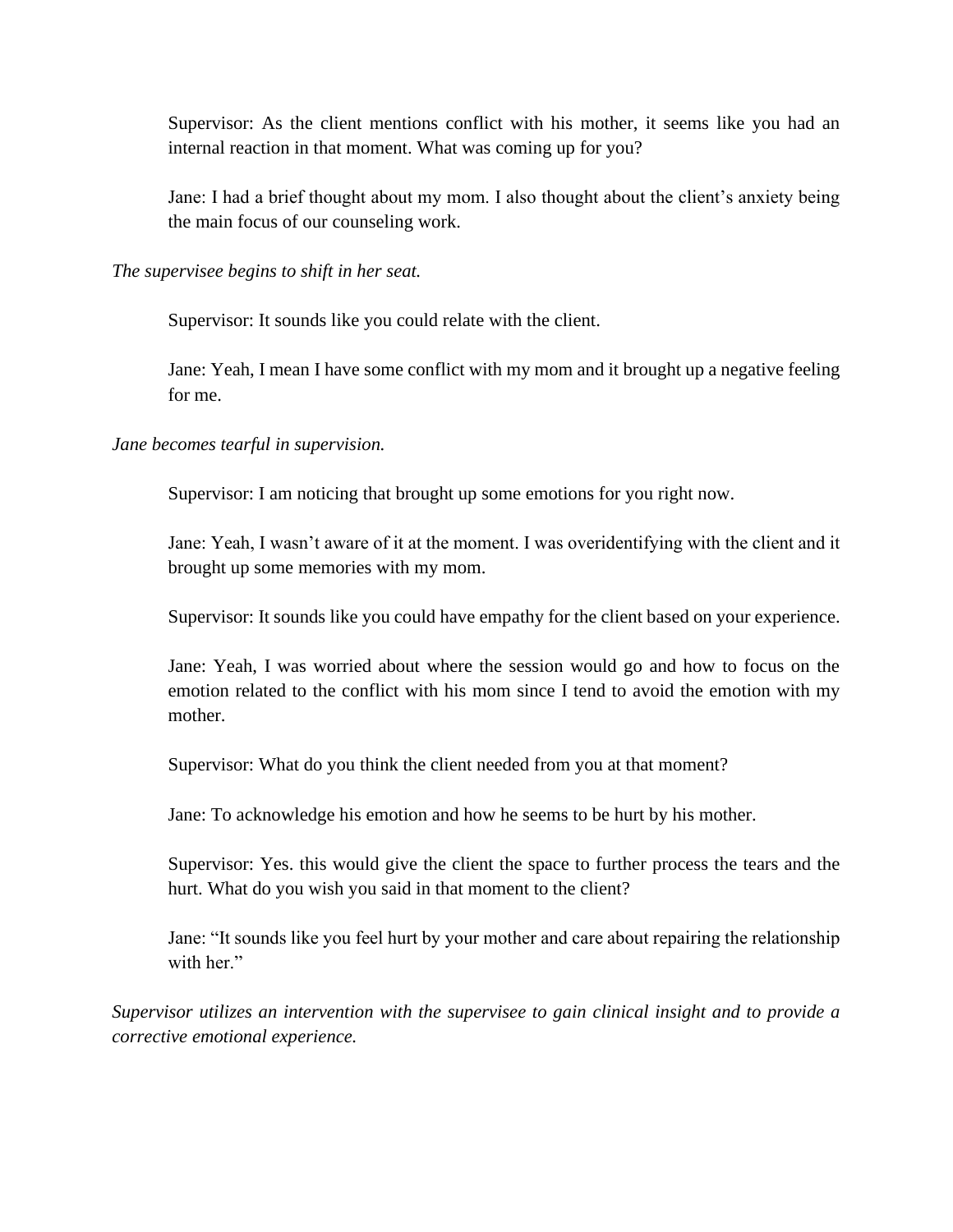Supervisor: Now, I am wondering if we can do an activity together to help process the countertransference you experienced in session with your client.

Jane: Sure.

*Supervisor explains the term personification and different parts of self that are internalized from interpersonal relationships with primary caregivers including good mom/bad mom, good me/bad me/no me and the eidetic me.* 

Supervisor: I am wondering as I described personification if any of the parts of self are reflective of your view of self in the counseling relationship.

Jane: I do notice feelings of inadequacy during my sessions when clients are emoting and it reminds me when my mom would yell at me and tell me to stop being a baby when I cried.

Supervisor: It sounds like the bad mother and bad me personas are triggered when you feel emotion and notice that clients are experiencing emotion.

Jane: Yes, and I tend to get really uncomfortable and want to avoid the client feeling any pain.

Supervisor: It also sounds like you are trying to protect yourself from your own pain and the internalized shame of expression of emotion from your mother.

*The supervisee becomes tearful and expresses her own feelings of shame and rejection from her mother. The supervisor validates the supervisee's emotions and gives her space to emote, hence providing the supervisee with a corrective emotional experience. Instead of re-enacting the harmful relational pattern of dismissing emotions and naming calling, the supervisor corrects the relational pattern by allowing the supervisee a safe space to emote and process her feelings of inadequacy and internalized shame.* 

Using IPR, the supervisor was able to help Jane recognize the countertransference occurring in session through identifying what her internal thoughts and feelings were in the counseling session. The supervisee was able to differentiate her own internal emotion from her relationship with her mother from the client's relationship with his mother. Then, Jane was able to reframe what she would have reflected to the client in that moment by utilizing the empathy from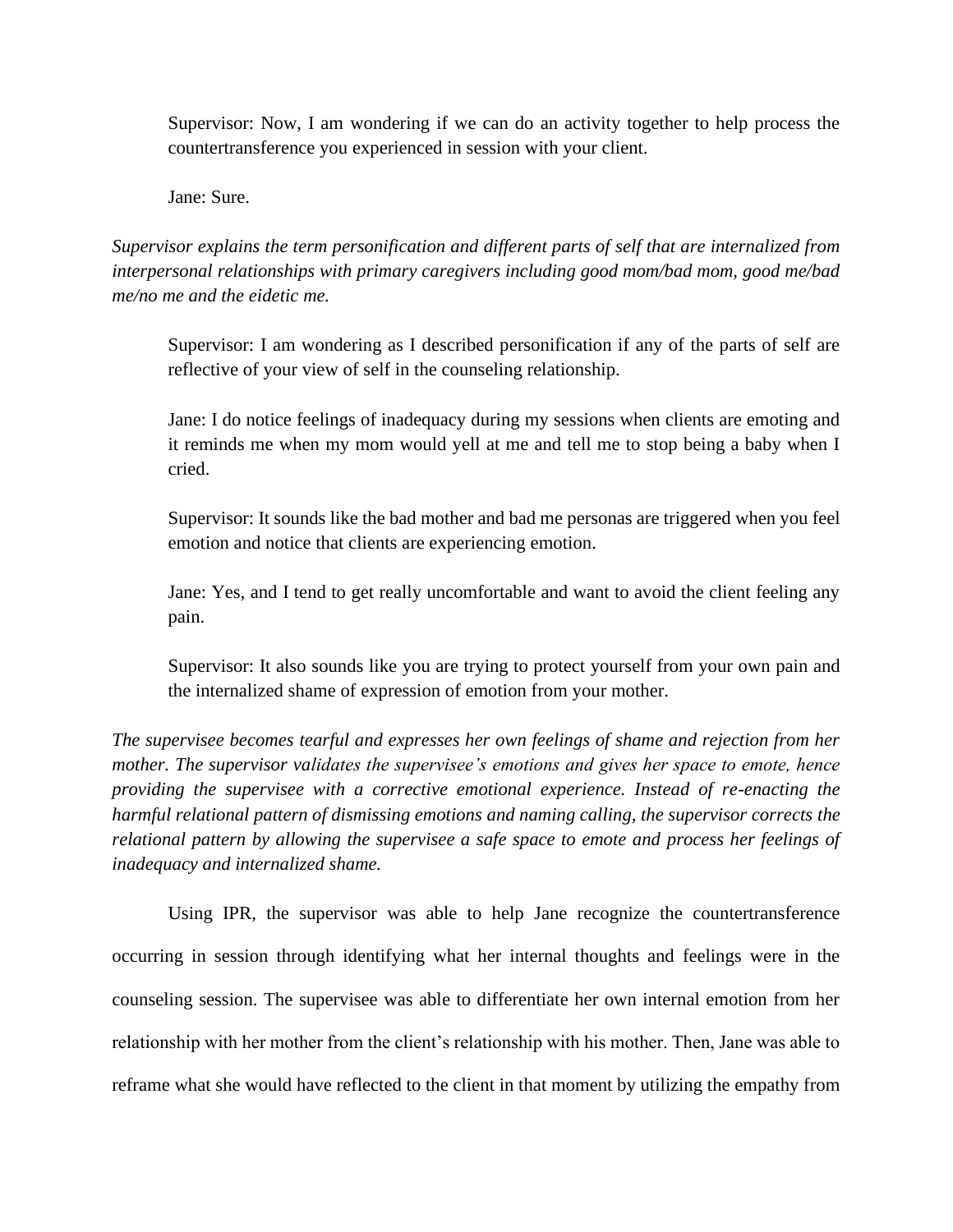her own narrative to relate to the client. In future counseling sessions, Jane can now be open to exploring the emotion of her client rather than changing the topic and focusing only on coping skills for anxiety. The supervisor can also recommend the supervisee work through her emotional trauma with her mother through her own individual therapy. Refer to Table 1 for an overview of using IPR in clinical supervision.

#### **Conceptualization and the Parallel Process**

The second skill of the discrimination model (Bernard, 1979) is conceptualization. The skill of conceptualization can be applied through a technique called the parallel process. Some development theorists (Loganbill et al., 1982; Stoltenberg & Delworth, 1987) of supervision models suggest that novice counselors are too focused on skills and techniques to fully comprehend the parallel process and it would increase their anxiety to have that type of selfawareness. It has also been found to be too complex for novice counselors to grasp mentally based on their level of counselor development (Borders & Brown, 2005). Although research suggests that the parallel process not be used with novice counselors (Borders & Brown, 2005; Loganbill et al., 1982; Stoltenberg & Delworth, 1987), the author would disagree. As previously mentioned, novice counselors tend to have a high internal self-focus (Stoltenberg et al., 1998), which can be at the expense of establishing a strong therapeutic alliance and relationship (Teyber, 2006). Similar to the connection by Lampropoulos (2002) between the common factors literature (Norcross  $\&$ Lambert, 2011) and clinical supervision, the supervisory relationship is seen as the most critical factor of change in relational models of clinical supervision and Interpersonal Theory. Based on the tenets of supervision matrix-centered (relational) model (Frawley- O'Dea & Sarnat, 2001) and Interpersonal Theory (Sullivan, 1968), the parallel process can be used as a very effective tool to help novice counselors understand how relational patterns in the counselor-client relationship are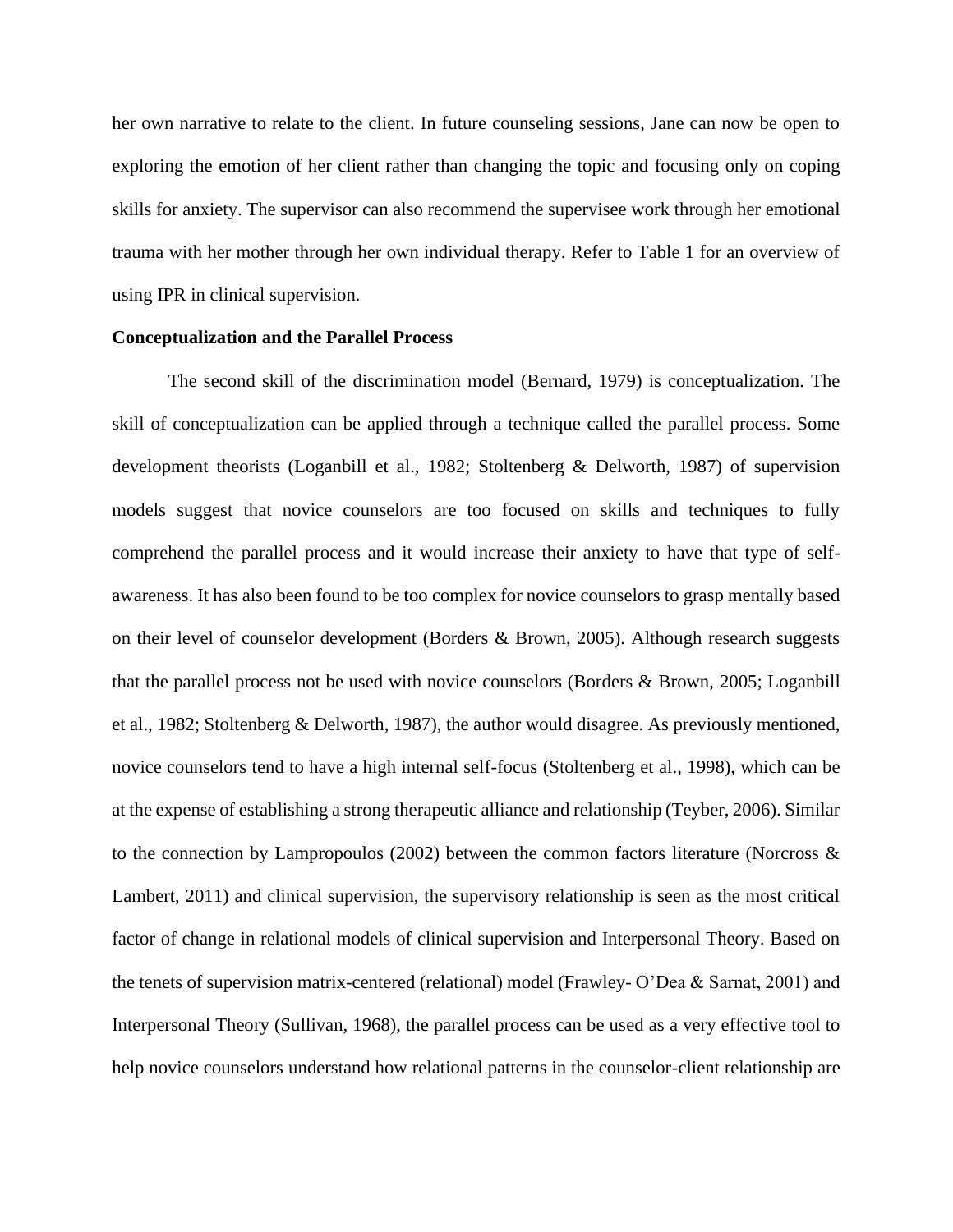being recapitulated in the supervisor-supervisee relationship. With insight into the relational patterns in supervision through the parallel process, supervisees can strengthen the therapeutic relationship and as a result have greater client outcomes and therapeutic changes (Norcross & Lambert, 2011; Park et al., 2019). It has been suggested that supervisors working with novice counselors can use the dynamic of the parallel process in an indirect, simple way to provide a framework to learn and increase self-awareness (McNeil & Worthen, 1989; Neufeldt et al., 1995; Sumerel, 1994). The author would agree that the supervisors can use the parallel process with novice counselors, but in a more direct manner to gain insight into the interpersonal process being transferred between the two relationships and how it is impacting therapeutic relationships and client outcomes.

The supervisor can use the parallel process with Jane to explore how interpersonal concerns in the counselor-client relationship are being recapitulated in supervision. In the case study, Jane reported her clients tend to no show or cancel without notice. Although Jane has been open and relational in supervision, she has begun to become frustrated and seeks support from the supervisor. At this point, the supervisor can utilize the conceptualization of the parallel process to help Jane explore the parallel between her frustration with client retention in supervision and the frustration clients feel when in counseling when the counselor disregards their emotions. In both scenarios, individuals are feeling invalidated and frustrated. The supervisor can use immediacy to help the supervisee understand and work through the relational pattern found through the parallel process. With insight into the relational pattern, Jane can work with the supervisor to practice the skill of immediacy and learn how to use immediacy as a tool in counseling to help her client's express emotion and process through them. In Table 1, the author gives examples of supervisor process questions to help facilitate the use of the parallel process while conceptualizing.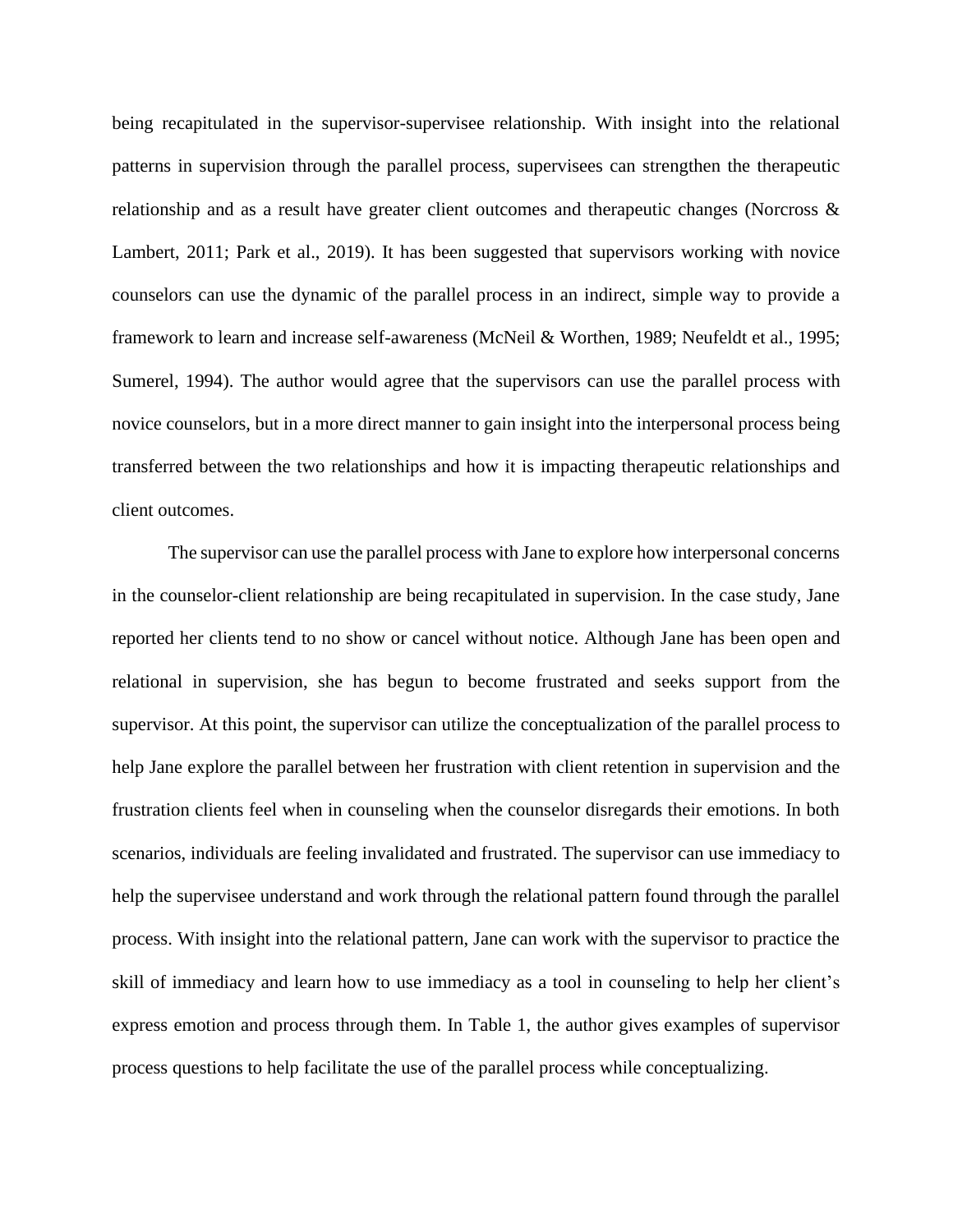#### **Personalization and Countertransference**

In the Discrimination Model, the third skill of the Discrimination Model is personalization (Bernard, 1979). The skill of personalization can be applied through countertransference. Countertransference management has been found to reduce countertransference, strengthen the therapeutic alliance and positively impact the outcome of therapy (Gelso & Samstag, 2008). Specifically, within clinical supervision, countertransference awareness and management has been positively correlated with supervisors and supervisees ratings of therapeutic outcome (Gelso et al., 2002). Thus, the insight into countertransference positively impacts the counseling process. While working with Jane, the supervisor can utilize the role of the counselor to help her explore the relational patterns within her own family dynamics that may be impacting her way of being in the counselor role. For example, the supervisor could explore how Jane expressed emotion as a child and how her own interpersonal relational patterns may be impacting the counseling process with her clients and her ability to give her clients the space to emote in session. While Jane may have felt shame and weakness for expressing emotion as a child because of her mother, she can work through her own interpersonal concerns with the supervisor and/or her own personal counselor.

One way for the supervisor to help Jane work through her own interpersonal concerns could be through an activity on personification (see example in the Role Play Analysis above). Within Interpersonal Theory, Sullivan (1968) conceptualized and defined personification as part of the internalized schemas that inform one's personality that are distorted by people's needs and anxieties. There are three levels of personification: (1) good mother/bad mother, (2) good me (received approval and reward from parents), bad me (received disapproval and punishment from parents) and the no me (disassociated due to interpersonal anxiety), and (3) eidetic (imagery friends with secure interpersonal qualities). Through the personification activity, Jane can identify her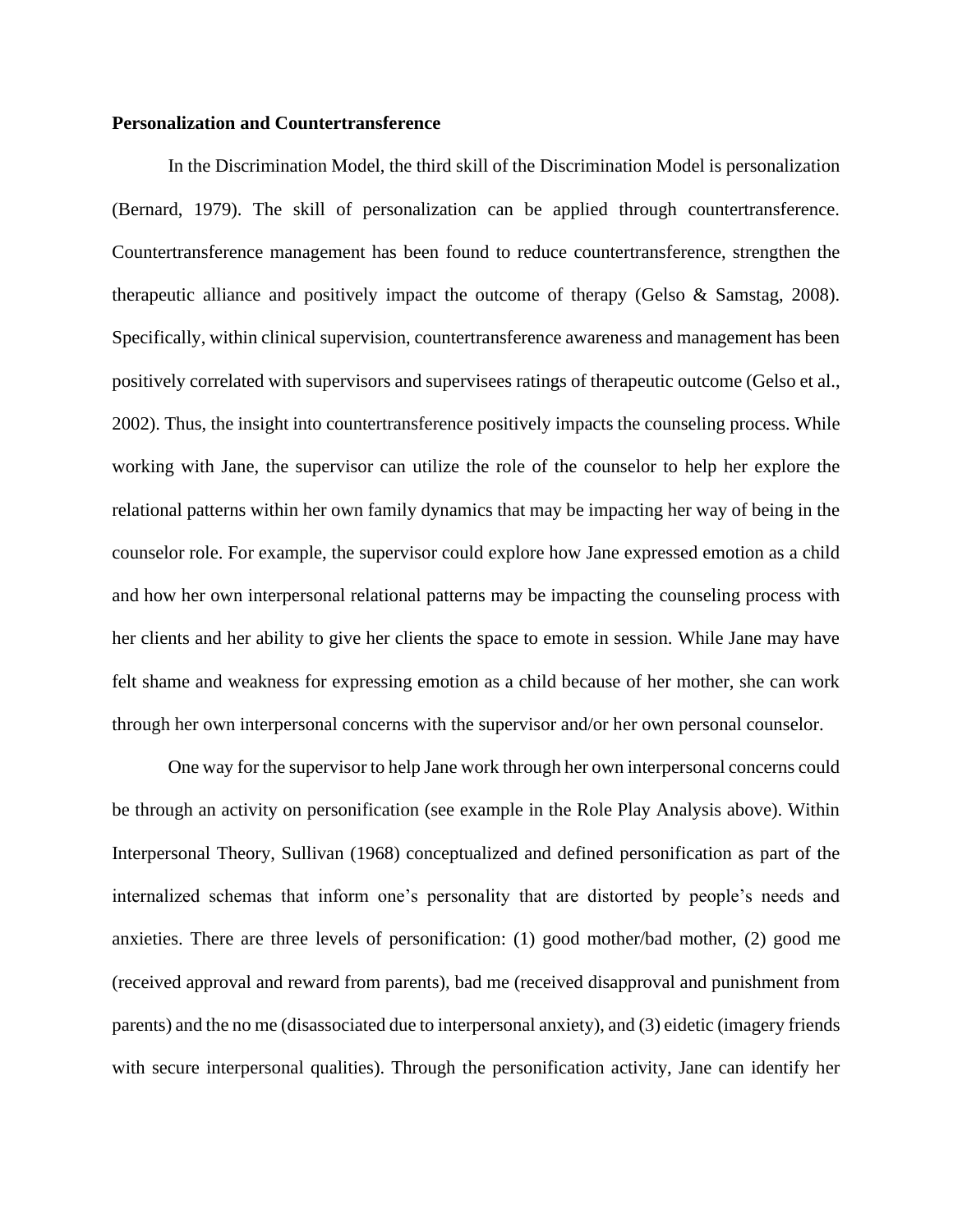feelings of shame for emotional expression as the bad mother and the bad me. Through identification of the personification, Jane can have a corrective emotional experience (Teyber, 2006) with the supervisor by externalizing the shame and thus, have emotional congruence with her client by increasing exploration of emotions in general with her clientele.

With awareness into the countertransference, Jane can be more intentional in session with clients to create a non-judgmental, safe space for emoting and staying within the therapeutic process. In the role of a teacher, the supervisor can help Jane reflect on her own interpersonal anxiety and how it may be impacting the therapeutic relationship. In Jane's past, her emotion was dismissed and rejected by her mother, which caused her to develop interpersonal anxiety. In supervision, the supervisor can help Jane become aware and process through her own interpersonal anxiety to prevent countertransference and to protect client welfare. In the consultant role, the supervisor can help the supervisee further process when countertransference arises and how to cope with it inside and outside of the session. In Table 1, there are strategies and process questions provided on how to explore countertransference in clinical supervision.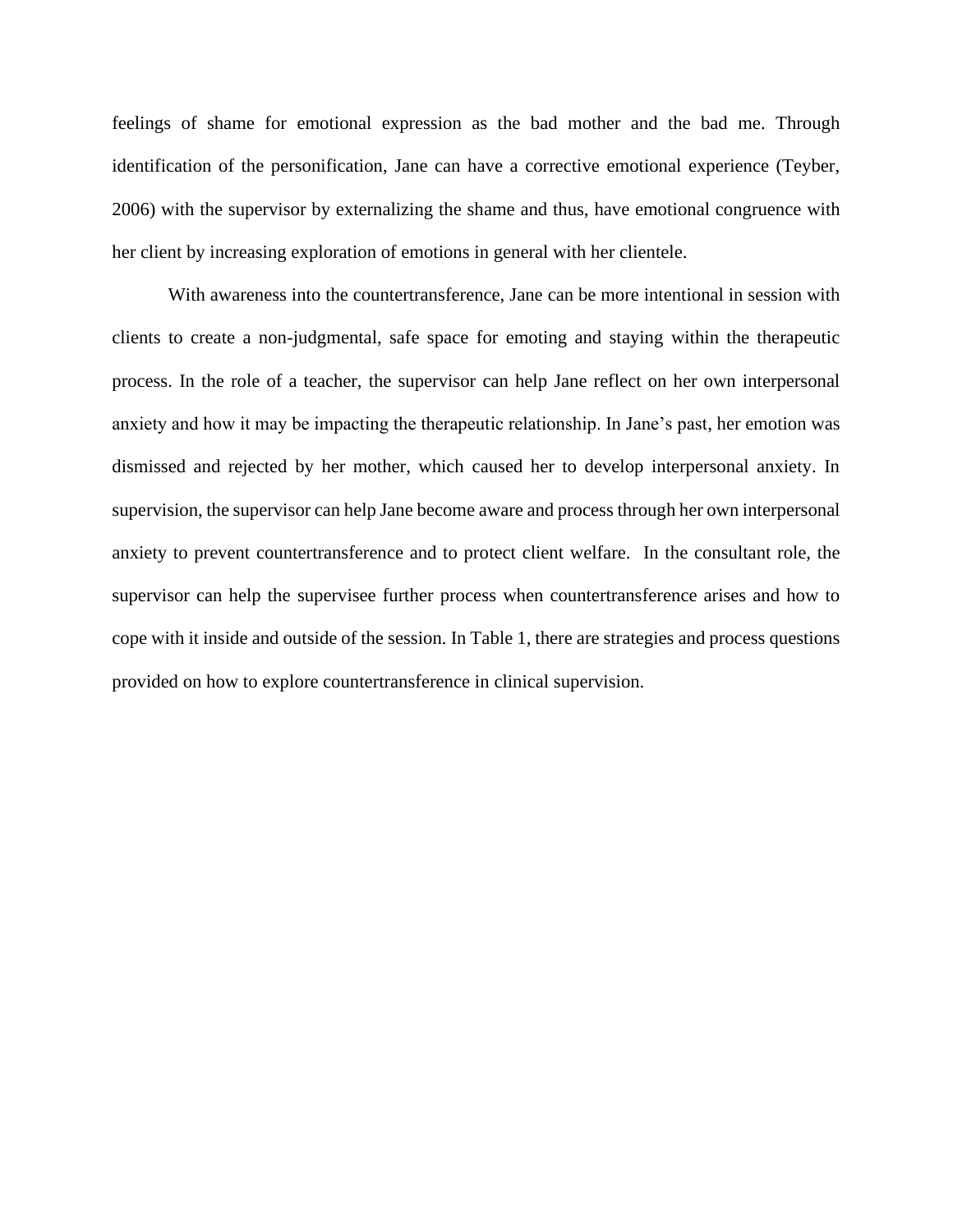# **Table 1**

| Role                                             | Counselor                                                                                                                                                                                                                                                                      | Teacher                                                                                                                                                                                                                                                             | Consultant                                                                                                                                                                                                                                                                                                                                                                         |
|--------------------------------------------------|--------------------------------------------------------------------------------------------------------------------------------------------------------------------------------------------------------------------------------------------------------------------------------|---------------------------------------------------------------------------------------------------------------------------------------------------------------------------------------------------------------------------------------------------------------------|------------------------------------------------------------------------------------------------------------------------------------------------------------------------------------------------------------------------------------------------------------------------------------------------------------------------------------------------------------------------------------|
| <b>Skill Application</b>                         |                                                                                                                                                                                                                                                                                |                                                                                                                                                                                                                                                                     |                                                                                                                                                                                                                                                                                                                                                                                    |
| Intervention:<br>Interpersonal<br>Process Recall | Strategy: Reflect on<br>how the counselor's<br>reaction to the client's<br>narrative impacted the<br>counseling relationship.                                                                                                                                                  | Strategy: Process with the<br>supervisee how they could<br>intervene.                                                                                                                                                                                               | Strategy: Process how to<br>further explore emotion with<br>the client while remaining<br>empathetic.                                                                                                                                                                                                                                                                              |
|                                                  | <b>Supervisor Process</b><br>Question: I'm<br>wondering if you were<br>feeling or thinking<br>something in that<br>moment that you didn't<br>share?                                                                                                                            | <b>Supervisor Process</b><br>Question: If you had the<br>chance now, how might<br>you tell him/her/they what<br>you are thinking and<br>feeling?                                                                                                                    | <b>Supervisor Process Question:</b><br>What other interventions<br>could they do in session to<br>help the client process<br>through the emotion? Jane is<br>interested in using music<br>therapy with her teenage<br>clients.                                                                                                                                                     |
| Conceptualization:<br><b>Parallel Process</b>    | Strategy: Explore the<br>parallel between the<br>supervisee's emotional<br>reaction in supervision<br>to the client's emotional<br>reaction in therapy.                                                                                                                        | Strategy: Help the<br>supervisee to learn how to<br>create a holding<br>environment for the client<br>to be able to express<br>emotions.                                                                                                                            | Strategy: Jane asks to explore<br>the feelings wheel and how to<br>use immediacy to explore<br>somatic emotional reactions.                                                                                                                                                                                                                                                        |
|                                                  | <b>Supervisor Process</b><br>Question:<br>How might your<br>frustration with client<br>progress in supervision<br>mirror the frustration<br>the client feels in<br>therapy?                                                                                                    | <b>Supervision Process</b><br>Question: I'm wondering<br>what is different for you in<br>supervision than in the<br>counseling relationships<br>that allows you to feel<br>safer? How can we make<br>the space feel safer for<br>your client to express<br>emotion? | <b>Supervision Process</b><br>Question:<br>The supervisor can model<br>immediacy in the supervision<br>session. Then explore with<br>the supervisee how to use<br>immediacy to remain process-<br>orientated and focused on the<br>emotions within her<br>counseling sessions.                                                                                                     |
| Personalization:<br>Countertransference          | Strategy: Exploring the<br>counselor's own<br>interpersonal<br>relationships and<br>expression of emotion<br>in their family dynamic.<br><b>Supervisor Process</b><br>Question: I'm<br>wondering how your<br>family expressed<br>emotion during your<br>childhood and how that | Strategy: Reflect on Jane's<br>ability to reflect emotion<br>and her own interpersonal<br>anxiety.<br><b>Supervisor Process</b><br>Question:<br>When your client is<br>expressing emotion, I am<br>wondering what is coming<br>up for you at that moment?           | Strategy: Explore the<br>countertransference with Jane<br>as it arises and how to work<br>through it. For example, Jane<br>expresses that a client<br>reminds her of her mother.<br><b>Supervisor Process Question:</b><br>What are you noticing in your<br>counseling skills and body<br>when you are working with<br>the client who reminds you of<br>your mother? What are some |
|                                                  | impacts the way you<br>express emotions now?                                                                                                                                                                                                                                   | Are you experiencing any<br>interpersonal anxiety?                                                                                                                                                                                                                  | things you can do to release<br>your anxiety before session?                                                                                                                                                                                                                                                                                                                       |

# *IPDM Role, Skill and Application*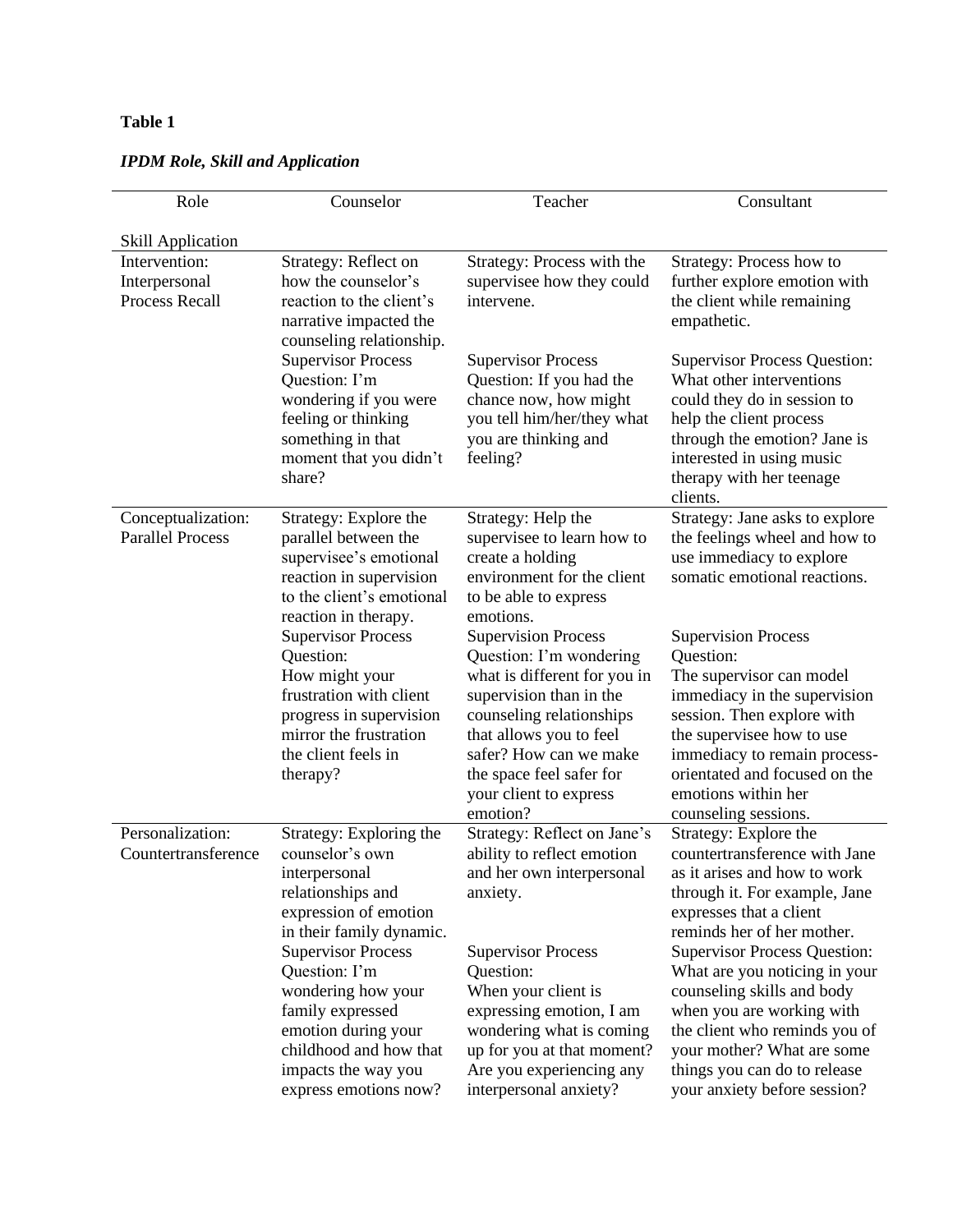#### **Implications for Counselor Educators and Supervisors**

The author introduces Interpersonal Discrimination Model (IPDM) as a new, innovative model to clinical supervision that integrates the structure of the Discrimination Model with the relational tenets of Interpersonal Theory to create a holistic clinical supervision model. Since most supervisees are young professionals seeking supervision for professional and personal growth (Bernard & Goodyear, 2019; Magnuson et al., 2002), it is important that supervisors have a clear philosophy and supervision theory (Bernard & Goodyear, 2019) to conceptualize the supervisory process and to intentionally use the roles and skills within the model (Kottler & Hazler, 1997). With the emphasis on the relationship, the IPDM utilizes certain application strategies, such as countertransference and parallel process, to create a strong supervisory working alliance. Because the vehicle of change in counseling and supervision is the working alliance (relationship) (Park et al., 2019; Wampold & Brown, 2005), IPDM emphasizes the relationship to attain the most favorable therapeutic outcomes with clients.

IPDM can be utilized as a foundational structure for supervisors working with novice counselors to improve the supervisory relationship and furthermore, strengthen the therapeutic alliance and to protect client welfare. Clinical supervisors have the responsibility to protect client welfare (American Counseling Association, 2014; Bernard & Goodyear, 2019) and to ensure the best care of clients through the gatekeeping role of supervision, especially while working with novice counselors. The model can also be used with more advanced clinicians seeking supervision. Because IPDM has distinctive roles of the supervisor with concrete interventions that emphasize the supervisory relationship, the application of the model is transferable amongst all levels of counselor development (i.e., novice to expert).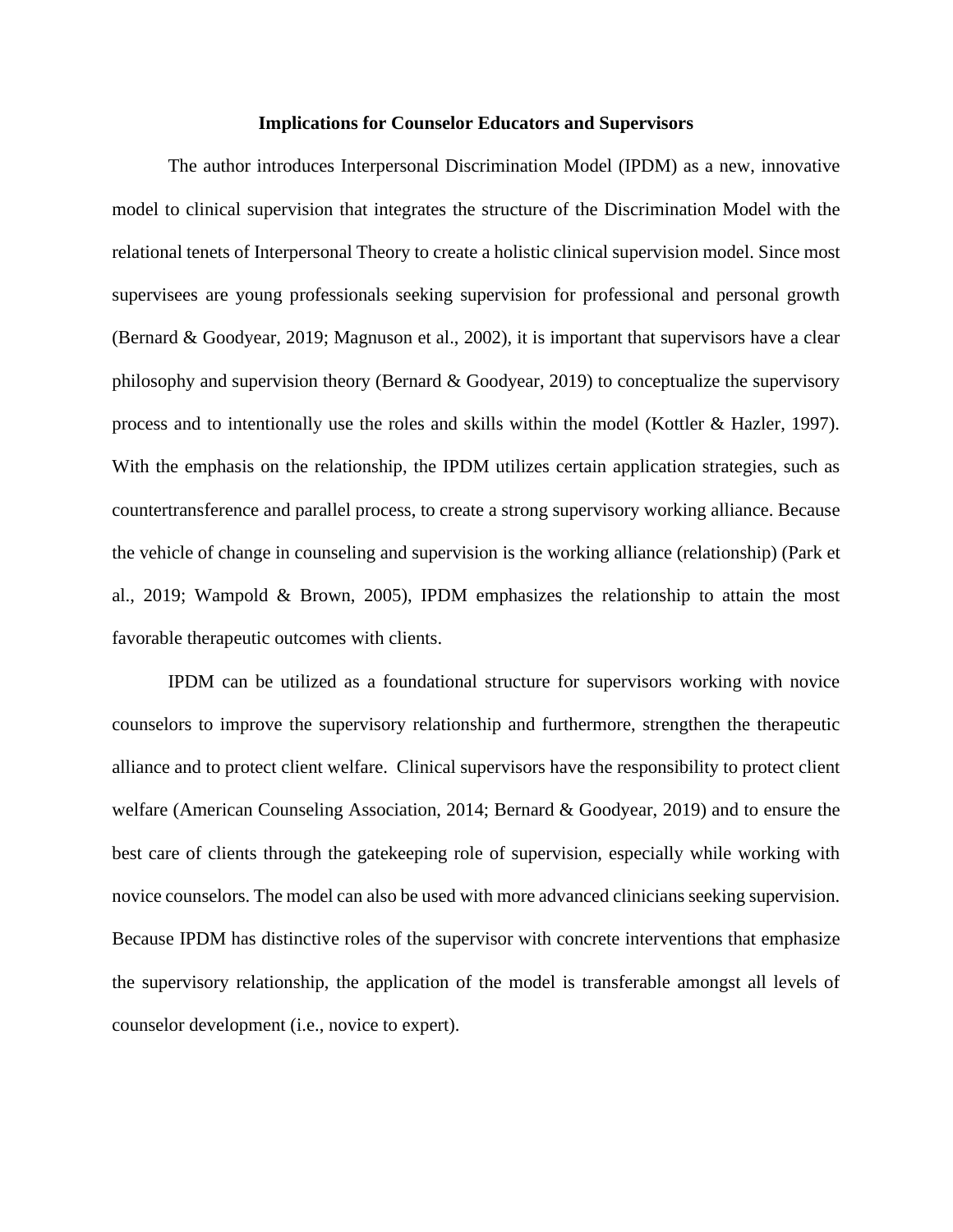#### **Multicultural Considerations**

IPDM also considers multicultural components within the model. Research (Crockett & Hays, 2015) has found that multicultural competency contributes to the development of counselor self-efficacy (CSE). Counselor self-efficacy is defined as a counselor's belief in their ability to perform the counseling skills with clients in the future (Daniels & Larson, 2001). In the metaanalysis study by Park et al., (2019) the researchers found that CSE is positively associated with the supervisory working alliance. Therefore, it is important to consider multiculturalism in the development of IPDM to improve the supervisory working alliance and furthermore, the therapeutic working alliance.

IPDM can incorporate multiculturalism through the counseling skill of broaching. Broaching is defined as the act of initiating and addressing topics of cultural significance and the power imbalance in relationships; in the context of IPDM, the supervisory relationship (King  $\&$ Summers, 2020). Examples of broaching skills include open-ended questions, self-disclosure, cultural immediacy, and probes (Day-Vines et al., 2020). Since the IPDM is applicable to use with a diverse population, it is imperative that supervisors are intentional with the use of broaching and processing cultural differences within the supervisory relationship. Broaching skills have been associated with positive working alliances (Knox et al., 2003), counselor credibility (Zhang  $\&$ Burkard, 2008), higher client satisfaction, and an increase in client self-disclosure (Knox et al., [2003;](https://onlinelibrary-wiley-com.huaryu.kl.oakland.edu/doi/full/10.1002/ceas.12185#ceas12185-bib-0027) Zhang & Burkard, [2008\)](https://onlinelibrary-wiley-com.huaryu.kl.oakland.edu/doi/full/10.1002/ceas.12185#ceas12185-bib-0042). In summary, the model can utilize broaching within any of the skills (e.g., intervention, conceptualization, personalization) in IPDM to enhance the strength of the supervisory working alliance and to increase the multicultural competency of counselors.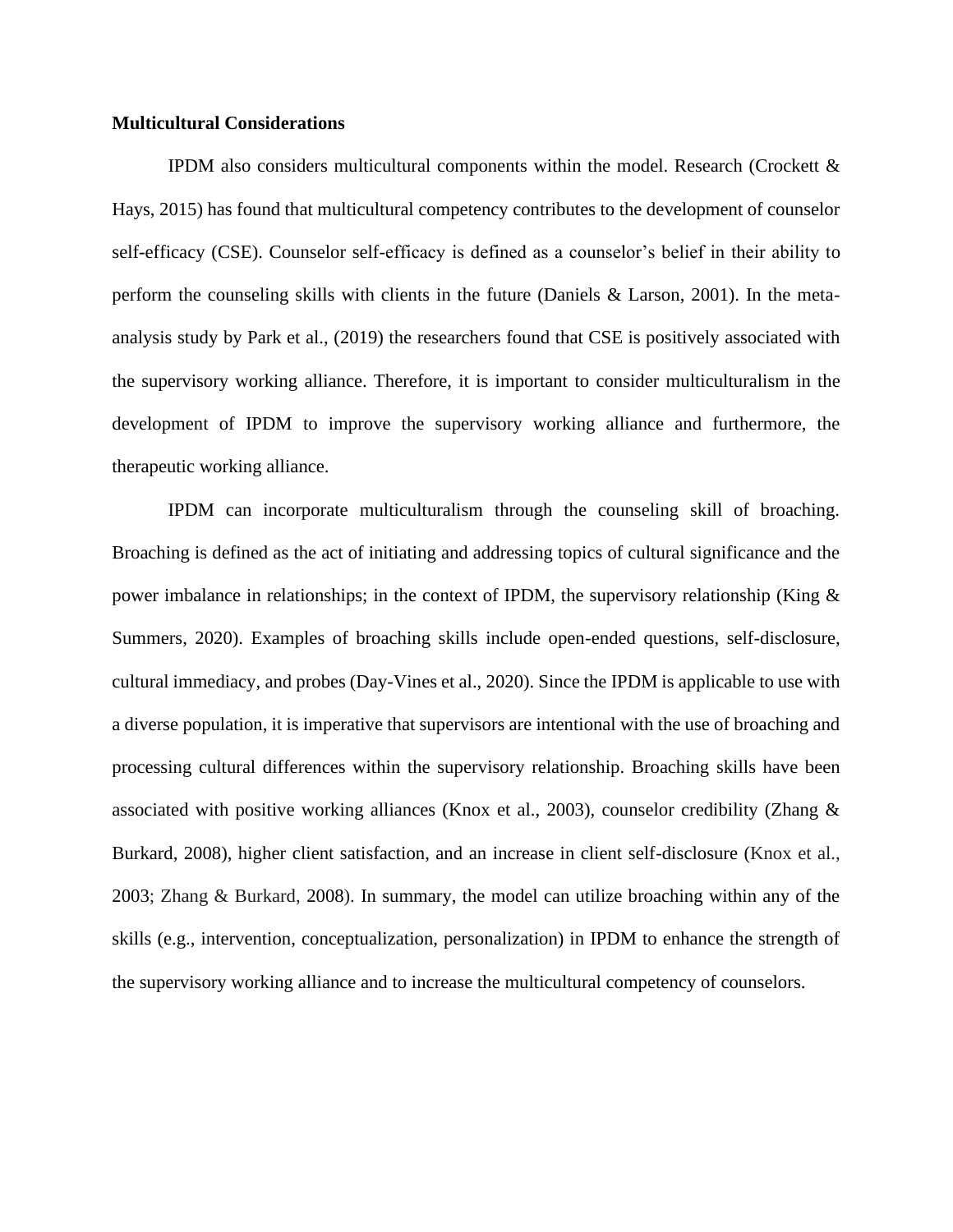#### **Limitations**

There are some limitations to consider within the model. It is a strength that the model focuses so heavily on the supervisory relationship and it is also important that the supervisor can differentiate and set clear boundaries between the three roles (counselor, teaching, and consultant) within the model. The interpersonal aspects of the model could potentially overutilize the counseling role if clear boundaries are not provided. For the model to be effective, the supervisor must have a balance between the roles and to refer supervisees who may need individual counseling for clients' presenting concerns that trigger supervisees' own internal conflicts.

Another potential limitation is the lack of empirical merit of the study. Since the IPDM is a new conceptual model of clinical supervision, the effectiveness of the model needs to be researched empirically to examine the validity of integrating Interpersonal Theory (Sullivan, 1969) with the well-developed Discrimination Model (Bernard, 1979). Lastly, the supervisor must have the ability to form a supervisory working alliance and skills to work through any ruptures and repair them (Bernard & Goodyear, 2019).

#### **Future Research**

The manuscript is an introduction to the structure and foundation of the IPDM. Future research can further explore the application of IPDM as a theoretical model for clinical supervision. A follow-up study could apply the IPDM as the theoretical model for clinical supervision and use a mixed design to further explore the effectiveness of the model in an educational setting with masters and doctoral level practicum students. Through qualitative research, researcher(s) could explore the use of IPDM skills and application in clinical supervision from the perspective of the supervisees while also collecting quantitative data on the supervisory working alliance (Bordin, 1983). Park et al. (2019) found a statistically significant, but low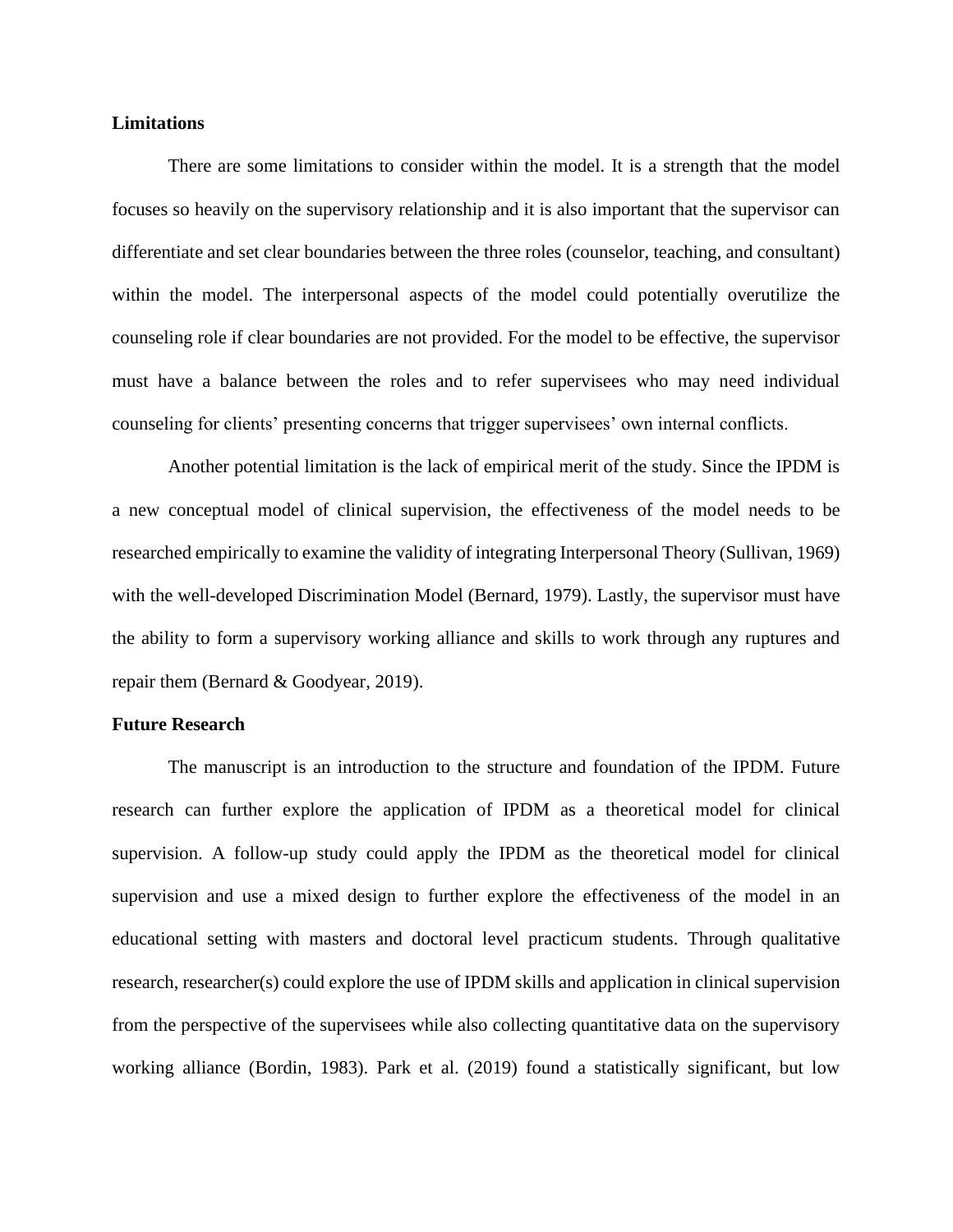relationship between the supervisory working alliance and the therapeutic working alliance. Therefore, a follow-up study could explore the supervisory variables within IPDM that affect the strength of the supervisory working alliance and as a result positively impact the therapeutic working alliance (Bordin, 1979).

# **Conclusion**

In conclusion, the intention of the development of IPDM is to create a novel clinical supervision model with a holistic, structured philosophy for enhancing the quality of the supervisory relationship. Furthermore, IPDM focuses on improving the supervisory working alliance to enhance supervisees' self-awareness and to improve client outcomes. The model combines the roles and skills within the Discrimination Model through three main applications based on the theoretical tenets of interpersonal theory: interpersonal process recall, parallel process, and countertransference. The ultimate goal of IPDM is to provide supervisees with a corrective emotional experience to gain relational insight and to improve interpersonal skills in the counseling relationship. Thus, improving the therapeutic working alliance and providing clients with the most favorable client outcomes.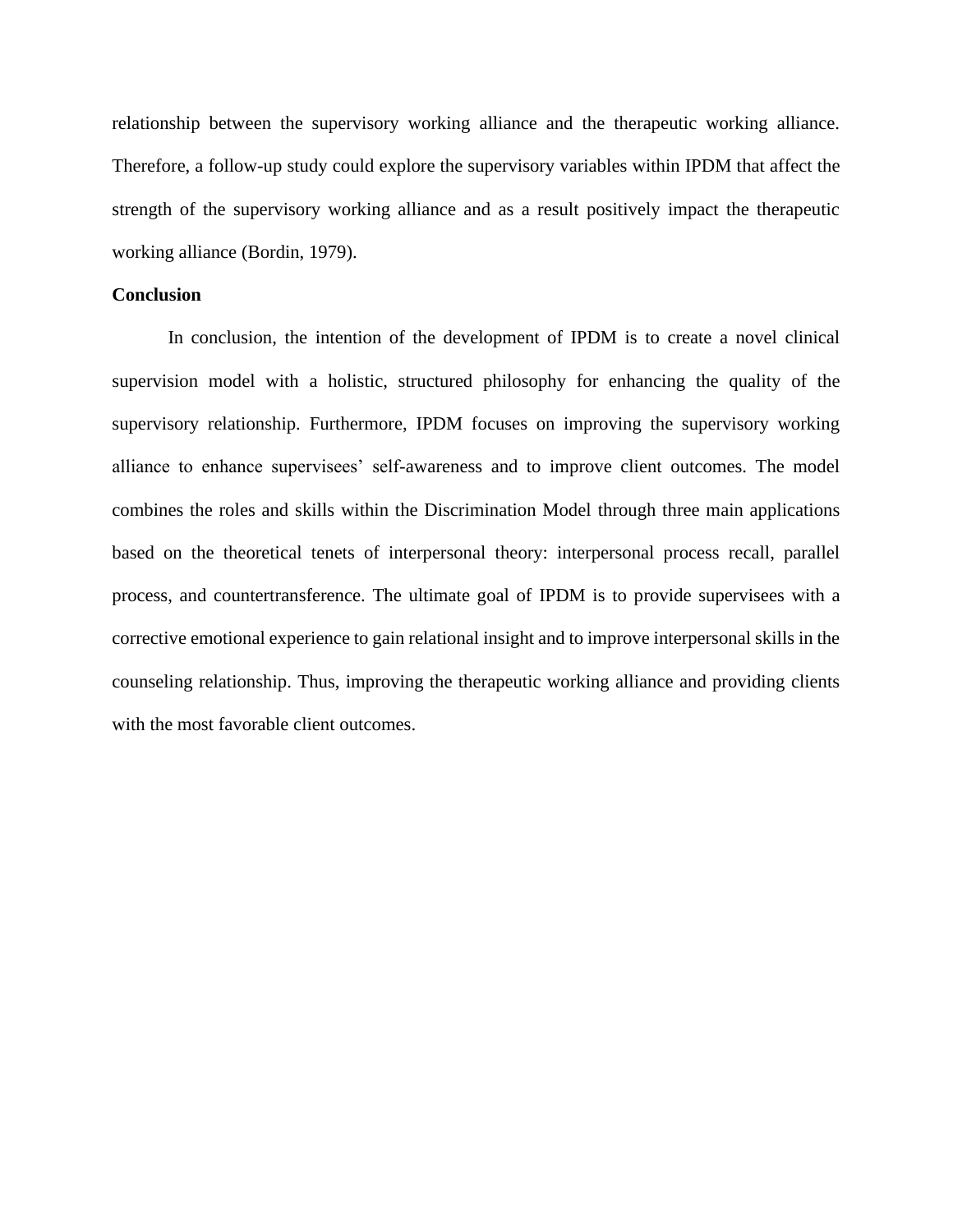#### **References**

American Counseling Association (2014). *ACA code of ethics*. Author.

Beinart, H. (2004). Models of supervision and the supervisory relationship and their evidence base. In I. Fleming & L. Steen (Eds.), *Supervision and clinical psychology: Theory, practice, and perspectives* (pp. 36–50). Brunner-Routledge.

- Bernard, J. M. (1979). Supervisor training: A discrimination model. *Counselor Education and Supervision, 19*, 60– 68.
- Bernard, J. M. & Goodyear, R. K. (1998). *Fundamentals of clinical supervision (2nd ed.).*  Allyn and Bacon.
- Bernard, J. M., & Goodyear, R. K. (2014). *Fundamentals of clinical supervision* (5th ed.). Pearson Education.
- Bernard, J. M. & Goodyear, R. K. (2019). *Fundamentals of clinical supervision* (6th ed.). Pearson Education.
- Borders, L. D. & Brown, L. L. (2005). *The new handbook of counseling supervision*. Lawrence Erlbaum Associates.
- Bordin, E. S. (1979). The generalizability of the psychoanalytic concept of the working alliance. *Psychotherapy: Theory, Research & Practice*, *16*(3), 252–260.
- Bordin, E. S. (1983). A working alliance based model of supervision. *The Counseling Psychologist, 11*, 35-41.
- Bradley, L. J. & Ladany, N. (2010). *Supervision-based integrative models of counselor supervision: Developmental models (pp. 171-192).* Routledge. https://doi.org/10.4324/9780203877630-17
- Burkard, A. W., Knox, S., Hess, S. A., & Schultz, J. (2009). Lesbian, gay, and bisexual supervisees' experiences of LGB-affirmative and nonaffirmative supervision. *Journal of Counseling Psychology, 56*, 176–188. doi:10.1037/0022-0167.56.1.176
- Creaner, M. (2014). Current trends in clinical supervision: Introduction to the special section. *Counselling Psychology Quarterly*, *27*(4), 325–333. https://doiorg.huaryu.kl.oakland.edu/10.1080/09515070.2014.965904
- Crockett, S., & Hays, D. G. (2015). The influence of supervisor multicultural competence on the supervisory working alliance, supervisee counseling self-efficacy, and supervisee satisfaction with supervision: A mediation model. *Counselor Education and Supervision, 54,* 258 –273.
- Crunk, A. E. & Barden, S. M. (2017). The common factors Discrimination Model: An integrated approach to counselor supervision. *The Professional Counselor, 7*(1), 62-75.
- Daniels, J., & Larson, L. (2001). The impact of performance feedback on counseling self-efficacy and counselor anxiety. *Counselor Education and Supervision*, *41*(2), 120– 130[.](https://doi.org/10.1002/j.1556-6978.2001.tb01276.x)
- Day‐Vines, N. L., Cluxton‐Keller, F., Agorsor, C., Gubara, S., & Otabil, N. A. A. (2020). The multidimensional model of broaching behavior. *Journal of Counseling & Development*, *98,* 107– 118.
- DeYoung, P. A. (2003). *Relational psychotherapy: A primer*. Brunner-Routledge.
- Disney, M.J. & Stephens. (1994). Legal issues in clinical supervision. In *The ACA legal series*  (Vol. 10). American Counseling Association.
- Du, K., Kim, K., & Kim, D. (2008). The trend and issues of research on supervision outcome. *Korean Journal of Counseling, 9,* 1007–1021.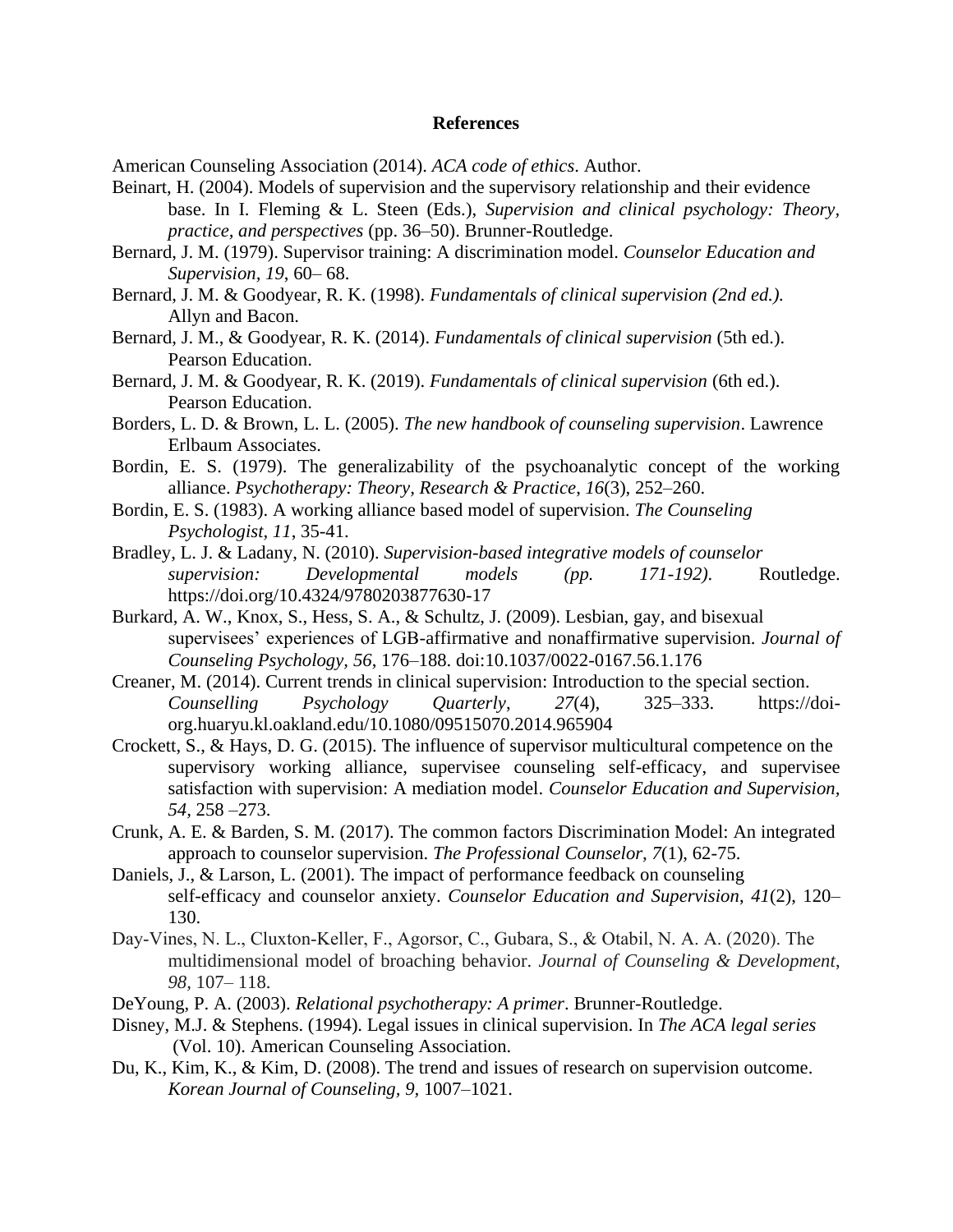- Ellis, M. V. (2010). Bridging the science and practice of clinical supervision: Some discoveries, some misconceptions. *The Clinical Supervisor, 29*(1), 95-116. https://doi: 10.1080/07325221003741910
- Ellis, M. V., Berger, L., Hanus, A. E., Ayala, E. E., Swords, B. A., & Siembor, M. (2014). Inadequate and harmful clinical supervision: Testing a revised framework and assessing occurrence. *The Counseling Psychologist, 42*, 434–472. https://doi:10.1177/001100001350865610.1177/0011000013508656
- Frawley-O'Dea, M. G. & Sarnat, J. E. (2001). *The supervisory relationship: A contemporary psychodynamic approach*. The Guilford Press.
- Frederickson, J. (2015). Countertransference in supervision. *Psychiatry*, *78*(3), 217–224. https://doi.org/10.1080/00332747.2015.1069641
- Gehart, D. (2016). *Theory and treatment planning in counseling and psychotherapy* (Second edition.). Cengage Learning.
- Gelso, C. J., & Samstag, L. W. (2008). A tripartite model of the therapeutic relationship. In S. D. Brown & R. W. Lent (Eds.), *Handbook of counseling psychology* (4th ed., pp. 267–283). Wiley.
- Gelso, C. J., Latts, M. G., Gomez, M. J., & Fassinger, R. E. (2002). Countertransference management and therapy outcome: an initial evaluation. *Journal of Clinical Psychology*, *58*, 861–867.
- Grinberg, L. (1979a). Countertransference and projective identification. *Contemporary Psychoanalysis, 15(*2), 226-247.
- Grinberg, L. (1979b). Projective counteridentification and countertransference. In L. Epstein & A. H. Feiner (Eds.), *Countertransference* (pp. 169-191). Jason Aronson.
- Haynes, R., Corey, G., & Moulton, P. (2003). *Clinical supervision in the helping professions: A practical guide.* Brooks/Cole.
- Hill, C. E., Sullivan, C., Knox, S., & Schlosser, L. Z. (2007). Becoming psychotherapists: experiences of novice trainees in a beginning graduate class. *Psychotherapy Theory: Research, Practice, Training, 44*, 434–449.
- Holloway, E. (1995). C*linical supervision: A systems approach.* Sage.
- Holloway, E. L. (2016). Essential dimensions of systems approach to supervision. In E. L. Holloway, *Clinical supervision essentials: Supervision essentials for a systems approach to supervision* (p. 13–31). American Psychological Association.
- Inman, A. G. (2006). Supervisor multicultural competence and its relation to supervisory process and outcome. *Journal of Marital and Family Therapy, 32*, 73–85.
- Inman, A. G., Hutman, H., Pendse, A., Devdas, L., Luu, L., & Ellis, M. V. (2014). Current trends concerning supervisors, supervisees, and clients in clinical supervision. In C. E. Watkins Jr & D. L. Milne (Eds.), *The Wiley international handbook of clinical supervision* (pp. 61– 102). Wiley[.](http://search.proquest.com/docview/61498819/)
- Kagan, N. I. (1980). Influencing human interaction- Eighteen years with IPR. In A. K. Hess (Ed.), *Psychotherapy supervision: Theory, research, and practice.* Wiley.
- Kagan, N., Krathwohl, D. R., & Miller, R. (1963). Stimulated recall in therapy using videotape-a case study. *Journal of Counseling Psychology, 10*, 237–243.
- King, K. M. & Summers, L. (2020). Predictors of broaching: Multicultural competence, racial color blindness, and interpersonal communication. *Counselor Education and Supervision*, *59*(3), 216–230.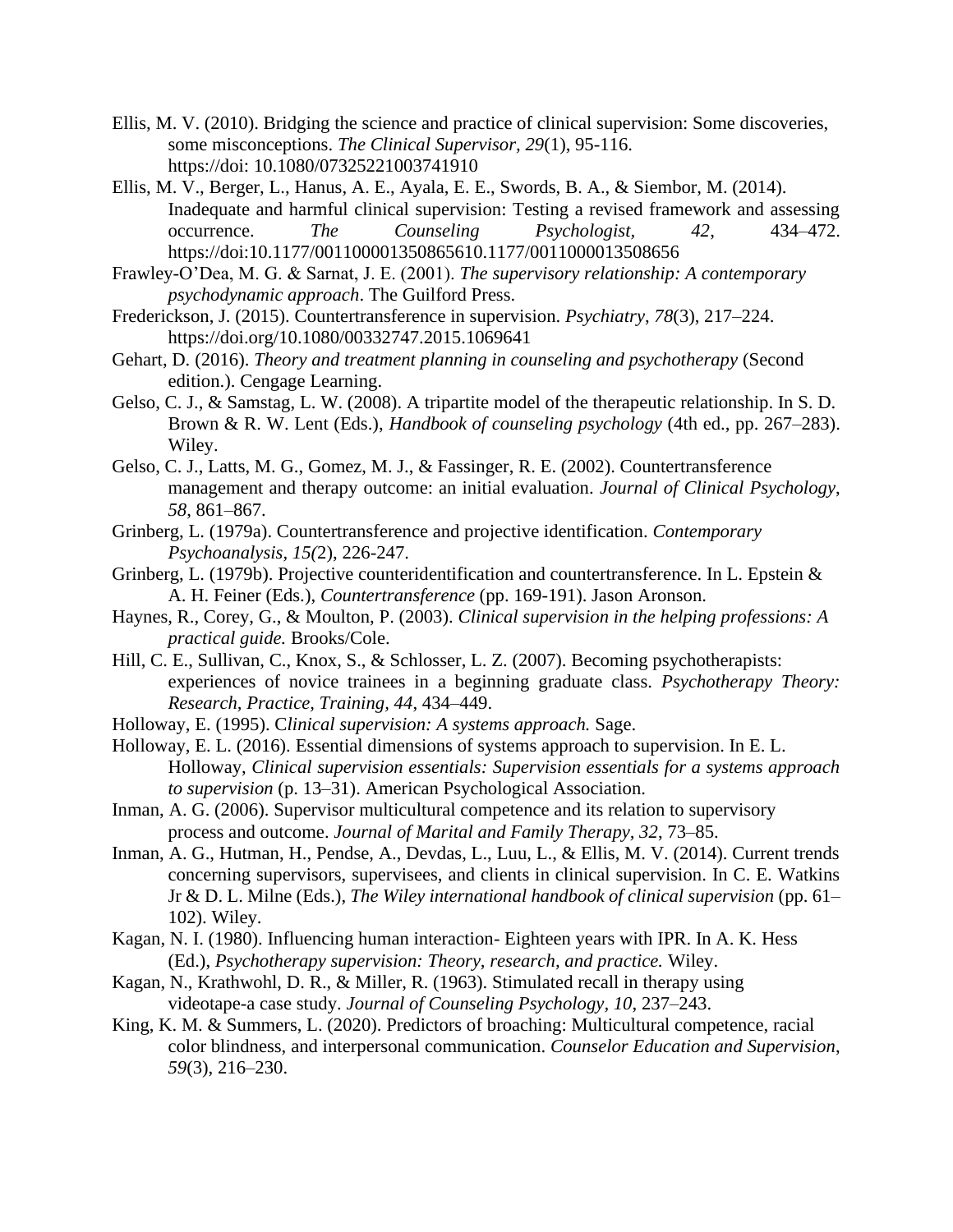- Knox, S., Burkard, A. W., Johnson, A. J., Suzuki, L. A., & Ponterotto, J. G. (2003). African American and European American therapists' experiences of addressing race in cross-racial psychotherapy dyads. *Journal of Counseling Psychology*, 50, 466– 481.
- Kottler, J. A. & Hazler, R. J. (1997). *What you learned in graduate school: A survival guide for therapists.* Norton.
- Lambert, M. J., & Barley, D. E. (2001). Research summary on the therapeutic relationship and psychotherapy outcome. *Psychotherapy, 38*, 357–361.
- Lampropoulos, G. K. (2002). A common factors view of counseling supervision process. *The Clinical Supervisor*, *21*, 77–95.
- Lanning, W. (1986). Development of the supervisor emphasis rating form. *Counselor Education and Supervision, 25*, 191–196. https://doi:10.1002/j.1556-6978.1986.tb00667.x
- Ladany, N., Ellis, M. V., & Friedlander, M. L. (1999). The supervisory working alliance, trainee self‐efficacy, and satisfaction. *Journal of Counseling & Development*, 77, 447–455. https://doi[:10.1002/j.1556-6676.1999.tb02472.x](https://doi-org.huaryu.kl.oakland.edu/10.1002/j.1556-6676.1999.tb02472.x)
- Ladany, N., Friedlander, M. L., & Nelson, M. L. (2005). *Critical events in psychotherapy supervision: An interpersonal approach.* American Psychological Association.
- Lee, S., & Jeong, N. (2003). Research of novice therapists' experience in group supervision. *The Korean Journal of Counseling and Psychotherapy*, *15*, 441– 460.
- Loganbill, C., Hardy, E., & Delworth, U. (1982). Supervision: A conceptual model. *The Counseling Psychologist*, *10*(1), 3-42.
- Magnuson, S., Norem, K., & Wilcoxon, S. (2002). Clinical supervision for licensure: A consumer's guide. *The Journal of Humanistic Counseling, Education and Development*, *41*(1), 52–60.
	- https://doi.org/10.1002/j.2164-490X.2002.tb00129.x
- Morgan, M. M. & Sprenkle, D. H. (2007). Toward a common-factors approach to supervision. *Journal of Marital and Family Therapy, 33*, 1-17. https://doi:10.1111/j.1752-0606.2007.00001.x
- McNeill, B. W., & Worthen, V. (1989). The parallel process in psychotherapy supervision. *Professional Psychology, 20*, 329-333.
- Nelson, M. L., & Friedlander, M. L. (2001). A close look at conflictual supervisory relationships: The trainee's perspective. *Journal of Counseling Psychology, 48,* 384–395. https:///doi:10.1037//0022-0167.48.4.384
- Neufeldt, S. A., Iverson, J. N., & Juntunen, C. L (1995). *Supervision strategies for the first practicum*. American Counseling Association.
- Norcross, J. C., & Halgin, R. P. (1997). Integrative approaches to psychotherapy supervision. In C. E. Watkins, Jr. (Ed.), *Handbook of psychotherapy supervision* (pp. 203–222). Wiley.
- Norcross, J. C., & Lambert, M. J. (2011). Evidence-based therapy relationships. In J. C. Norcross (Ed.), *Psychotherapy relationships that work: Evidence-based responsiveness* (2nd ed. (pp. 3–21). Oxford University Press.
- Norcross, J. C., & Lambert, M. J. (2014). *Relationship science and practice in psychotherapy: Closing commentary. Psychotherapy, 51*, 398–403. https://doi:10.1037/a0037418
- O'Dea, M. G. F., & Sarnat, J. E. (2001). *The supervisory relationship: A contemporary psychodynamic approach*. Guilford.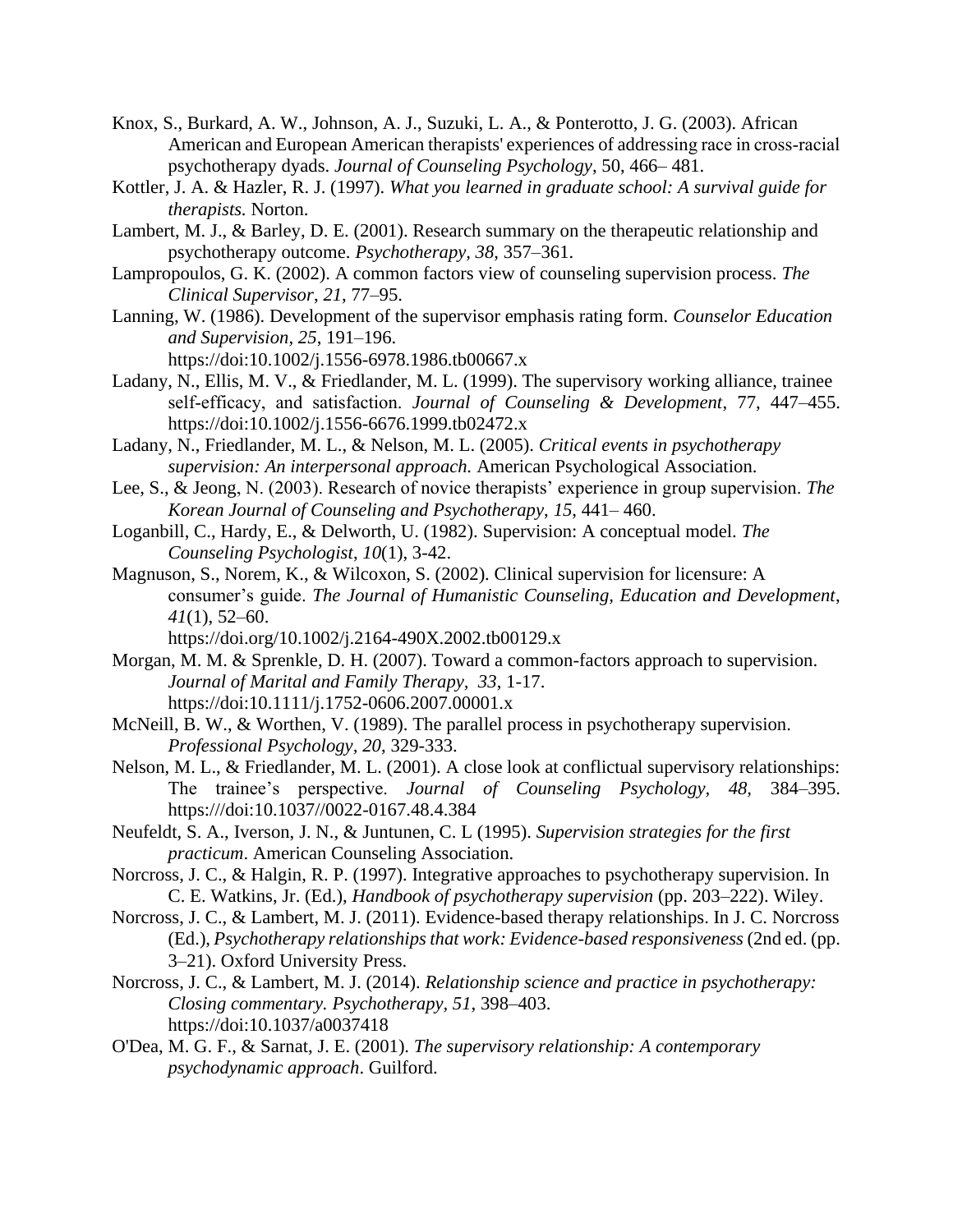Park, E., Ha, G., Lee, S., Lee, Y., & Lee, S. (2019). Relationship between the supervisory working alliance and outcomes: A meta‐analysis. *Journal of Counseling & Development*, *97*(4), 437–446.

https://doi.org/10.1002/jcad.12292

- Rosenberger, E. W., & Hayes, J. A. (2002). Therapist as subject: A review of empirical countertransference literature. *Journal of Counseling & Development, 80*, 264-270.
- Sarnat, J. E. (2016). Introduction. In J. E. Sarnat, *Clinical supervision essentials: Supervision essentials for psychodynamic psychotherapies* (p. 3–15). American Psychological Association.
- Schwing, A., LaFollette, J., Steinfeldt, J., & Wong, Y. (2011). Novice counselors' conceptualizations and experiences of therapeutic relationship. *International Journal for the Advancement of Counselling*, *33*(1), 51–63.
- Searles, H. F. (1955). The informational value of the supervisor's emotional experiences. *Psychiatry: Journal for the Study of Interpersonal Processes, 18*, 135-146.
- Son, S. (2005). Supervisees' nondisclosure in counseling supervision. *The Korean Journal of Counseling and Psychotherapy, 17,* 57– 74.
- Son, E. J., Yoo, S. K., Kang, J., & Lim Y. (2006). The influence of the supervisory working alliance and the supervisee's experience level on his or her role difficulties and supervision satisfaction. *Korean Journal of Counseling and Psychotherapy*, *18*, 695– 711.
- Stoltenberg, C.D., & Delworth, U. (1987). *Supervising counselors and therapists: A developmental approach*. Jossey-Bass.
- Stoltenberg, C. D. McNeill, B. W., & Delworth, U. (1998). *IDM: An integrated developmental model for supervising counselors and therapists.* Jossey-Bass.
- Storm, C. L., Todd, T. C., Sprenkle, D. H., & Morgan, M. M. (2001). Gaps between MFT supervision assumptions and common practice: Suggested best practices. *Journal of Marital and Family Therapy, 27*, 227–239. https://doi:10.1111/j.1752-0606.2001.tb01159.x
- Sumerel, M. B. (1994). *Parallel process in supervision.* Eric Clearinghouse.
- Sullivan, H. (1953). *The interpersonal theory of psychiatry* ([1st ed.]). Norton.
- Sullivan, H. (1968). *The interpersonal theory of psychiatry*. Norton.
- Sullivan, H. (1957). *The collected works of Harry Stack Sullivan, M. D.* Norton.
- Sullivan, H. S. (1970). *The psychiatric interview*. Norton.
- Teyber, E. (2006). *Interpersonal process in therapy: An integrative model* (5th ed.). Thomson Brooks/Cole.
- Timm, M. (2015). Creating a preferred counselor identity in supervision: A new application of bernard's Discrimination Model. *The Clinical Supervisor, 34*, 115–125.
- Walker, J. A., Ladany, N., & Pate-Carolan, L. M. (2007). Gender-related events in psychotherapy supervision: Female trainee perspectives. *Counselling and Psychotherapy Research, 7*, 12– 18.
- Watkins, C. E., Jr. (2015). Extrapolating Gelso's tripartite model of the psychotherapy relationship to the psychotherapy supervision relationship: A potential common factors perspective. *Journal of Psychotherapy Integration, 25*, 143–157. https://doi:10.1037/a0038882
- Wampold, B., & Brown, G. (2005). Estimating variability in outcomes attributable to therapists: A naturalistic study of outcomes in managed care. *Journal of Consulting and Clinical Psychology*, *73*(5), 914–923.